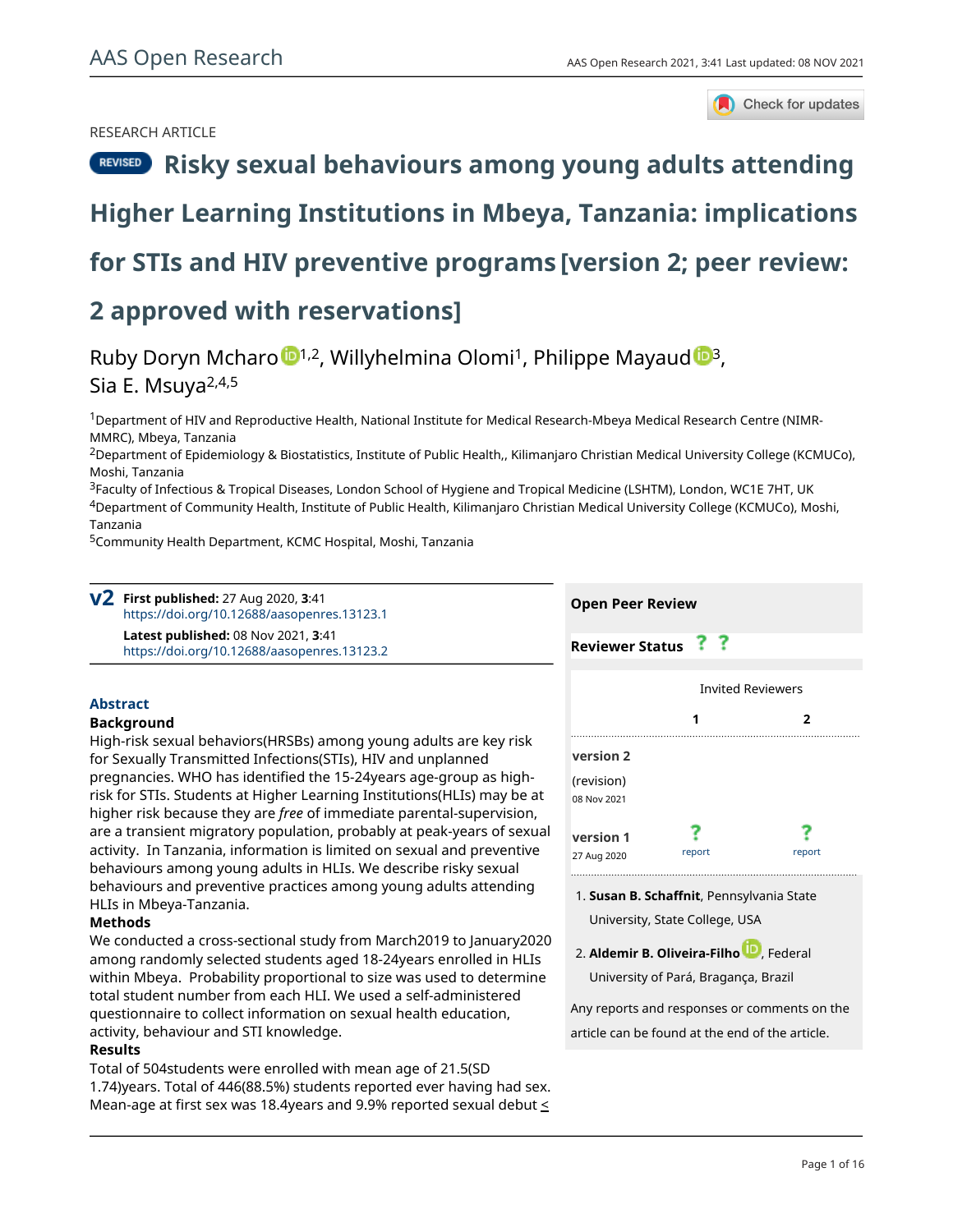15years. A higher proportion of male students(57%) reported sexual debut with non-steady partners than females(37.9%). Lack of condom use at sexual debut was reported by 52% of the participants. Consistent condom use during past 4-weeks was reported at 33% and 16.5% among males and females, respectively. About 1 in 10 students reported forced sex by someone they were dating. Sex under the influence of alcohol was reported by 24% of the students. Nearly 8 in 10 (78.7%) students have heard of STIs, but only 16% were aware STIs can be asymptomatic.

### **Conclusion**

STI prevention programs need to recognize young adults in HLIs as atrisk population; and advocate targeted messages to minimize risk to acquiring STIs, counseling and support for those experiencing sexual violence, promote condom use and safer-sex negotiation skills.

### **Keywords**

Sexually transmitted infections, STIs, HIV, young adults, adolescents, behavior, risk, Higher learning institutions, Universities, Tanzania

**Corresponding author:** Ruby Doryn Mcharo ([mcharo7@hotmail.com\)](mailto:mcharo7@hotmail.com)

**Author roles: Mcharo RD**: Conceptualization, Formal Analysis, Funding Acquisition, Methodology, Project Administration, Writing – Original Draft Preparation; **Olomi W**: Data Curation, Formal Analysis; **Mayaud P**: Supervision, Writing – Review & Editing; **Msuya SE**: Conceptualization, Supervision, Writing – Review & Editing

**Competing interests:** No competing interests were disclosed.

**Grant information:** This work was supported by DELTAS Africa Initiative grant # DEL-15-011 to THRiVE-2. The DELTAS Africa Initiative is an independent funding scheme of the African Academy of Sciences (AAS)'s Alliance for Accelerating Excellence in Science in Africa (AESA) and supported by the New Partnership for Africa's Development Planning and Coordinating Agency (NEPAD Agency) with funding from the Wellcome Trust grant # 107742/Z/15/Z and the UK government. The views expressed in this publication are those of the author(s) and not necessarily those of AAS, NEPAD Agency, Wellcome Trust or the UK government.

*The funders had no role in study design, data collection and analysis, decision to publish, or preparation of the manuscript.*

**Copyright:** © 2021 Mcharo RD *et al*. This is an open access article distributed under the terms of the [Creative Commons Attribution](http://creativecommons.org/licenses/by/4.0/) [License](http://creativecommons.org/licenses/by/4.0/), which permits unrestricted use, distribution, and reproduction in any medium, provided the original work is properly cited.

**How to cite this article:** Mcharo RD, Olomi W, Mayaud P and Msuya SE. **Risky sexual behaviours among young adults attending Higher Learning Institutions in Mbeya, Tanzania: implications for STIs and HIV preventive programs [version 2; peer review: 2 approved with reservations]** AAS Open Research 2021, **3**:41<https://doi.org/10.12688/aasopenres.13123.2>

**First published:** 27 Aug 2020, **3**:41<https://doi.org/10.12688/aasopenres.13123.1>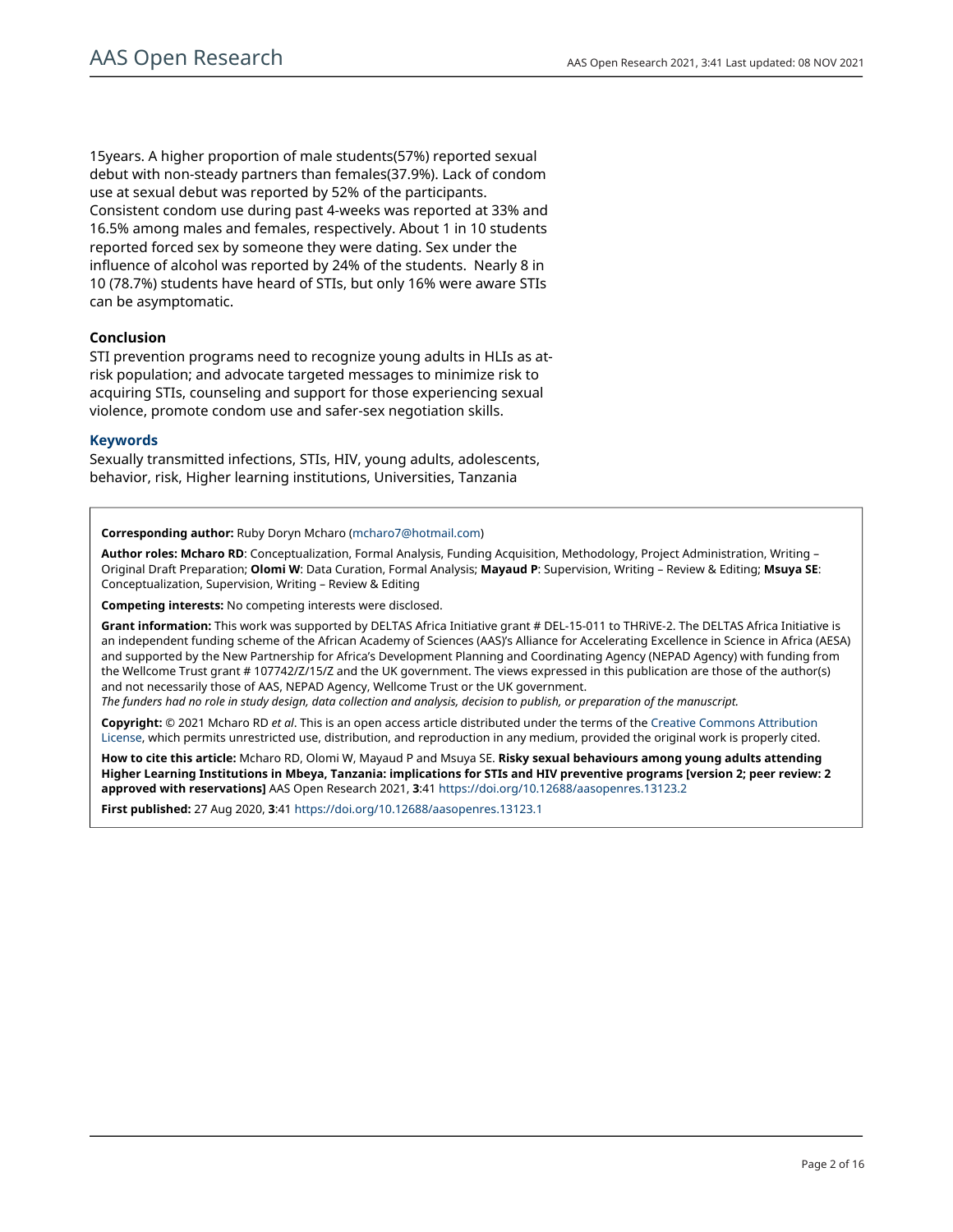#### **Amendments from Version 1** *REVISED*

The revised manuscript has included comments from reviewers as well as suggestions for improvement of the article. Details of how the sample size was calculated and how proportions were assessed are included. Information on the study site and relevance of the study within this area with regard to HIV prevalence to explain why the sexual behavior of students here is particularly important is added. The dataset is further analysed for responses as per participants who reported to have had sex as well as those who did not but were found to have an STI based on Laboratory results. Data presented here are part of an STI prevalence study; and participants who tested positive for any STI tested were included as sexually-initiated participants in the analysis. In this revision, we report on only sexually-initiated participants out of the total who were enrolled (446/504) in the main STI prevalence study. Presentation of results is further clarified and variables are elaborated clearly (e.g sexuallyinitiated participants). A statistical test to see if there were differences in responses between male and female participants is included. Questions asked from a sub-sample are specified based on the correct denominator. The discussion section is updated according to the revised Tables and Results.

**Any further responses from the reviewers can be found at the end of the article**

#### **Introduction**

In sub-Saharan Africa (SSA), young people comprise almost a quarter of the population and this number is expected to significantly increase by 2050[1](#page-11-0) . The terms "*young people*" and "*young adult*" have been used interchangeably to describe persons within the 10–24 years age category. Adolescents and young adults experience a distinct "*transition phase*" whereby the family or society does not quite define them as children or yet adults<sup>2</sup>; and during this phase the habitual position of the parents gets overridden slowly by peers/friends of the same age. During this phase of transition to self-realisation, young adults also begin to experience sexual activities, heightened sexuality curiosities and become prone to preventable sexual health threats $2,3$ .

Reports have shown young adults are practicing High Risk Sexual Behaviours (HRSBs), but do not seriously perceive a threat to their health as a result of HRSBs. The HRSBs reported among young adults includes: unprotected sex, multiple sexual partners, frequent sexual partner change, transactional sex, alcohol and other substance abuse, sex under the influence of alcohol, and forced sexual encounters in some instances<sup>4-7</sup>. Risk perception may be low despite practising HRSBs because of having poor sexual health information<sup>7,8</sup> and limited access to sexual and reproductive health (SRH) care $2,7,9-11$  $2,7,9-11$ . The short and long-term consequences of HRSBs among young adults includes: unwanted pregnancies, increased risk of unsafe abortions, increased risk for Sexually Transmitted Infections (STIs) which are largely asymptomatic with long-term effects, and increased risk of getting HIV<sup>[2,7](#page-11-0)</sup>.

Students in Higher Learning Institutions (HLIs; Colleges and Universities) might be at a higher risk of HRSBs than other young adults. Campus life is a time "*free*" of immediate parental watch or teacher supervision that may be a case for secondary school adolescents. Apart from being free from parents/teachers, many HLIs have access to student loans and/or grants that makes them financially independent from guardians and parents. At this stage in HLIs, students are trying to establish independence and identity, encounter novel situations<sup>10</sup>, and are highly experimental with sex, alcohol and other substances. University students are at the age that substance use is said to be at peak, between  $18$  and  $25$  years<sup>12,13</sup>, and behaviours learnt earlier on life have been shown to affect adult behaviour. Alcohol use and other substance abuse may be influenced by older peers who have already established such behaviour<sup>13,14</sup>, or in transactional/cross-generational relationships, these are the older partners and in most cases men. Students in their first years of study are highly at risk of over-drinking as they might not have had the freedom to do so when under immediate parental supervision and at this stage be victims of "*peer pressure*" in an attempt to blend in and gain recognition $13-15$ .

HRSBs have been reported among different studies of university students<sup>12-14,16-20</sup>. Prevalence of HRSBs reported among HLIs students in SSA ranged from 40% to 75.2% for multiple sexual partners, 29.2% to 62% for unprotected sex, with sexual activity at 58.5%<sup>21,22</sup>. The occurrence of STIs and unwanted pregnancies is higher among young adults in SSA than in other settings<sup>7</sup>. Despite the higher occurrence of HRSBs and other negative outcomes among students in HLIs in many SSA countries, several studies on sexual practices among young adults still show low levels of necessary preventive behaviours, such as consistent condom use, delayed sexual debut, reducing the number of sexual partners, testing for STIs/HIV, and abstaining from substance abuse<sup>12,13,18–20</sup>. In Tanzania, there is limited information on sexual and preventive behaviours among HLIs, their risk perception, knowledge on the consequence of HRSBs and care seeking behaviours.

Mbeya region is located in the Southern highlands of Tanzania, and borders, internationally, Zambia and Malawi. The region exhibits characteristics of a "*border town*" with an increased risk for STIs/HIV and is among the regions with the highest HIV prevalence (9.3%) in Tanzania[23](#page-11-0). Mbeya region comprises of a youthful population, about 62.9% of the total population is aged 0–24 years and out of these, 10.7% are adolescents aged  $15-19$  years<sup>24</sup>. The region also has a substantial number of HLIs. HLIs form platforms of interaction for people from all corners of the country. A HIV sero-behavioural study done among Universities in Tanzania noted that HLIs relate and interact with their surrounding communities diversely through commercial as well as sexual activities; and that sexual relationships with members of the nearby communities are preferred for several reasons<sup>20</sup>. Considering the high recorded HIV prevalence of the community within Mbeya, still little is understood on the HIV/STIs situation, risk, burden and sexual practices among the university students in Mbeya. We describe here the existing risky sexual behaviours and preventive practices among young adults attending HLIs in Mbeya region, Tanzania.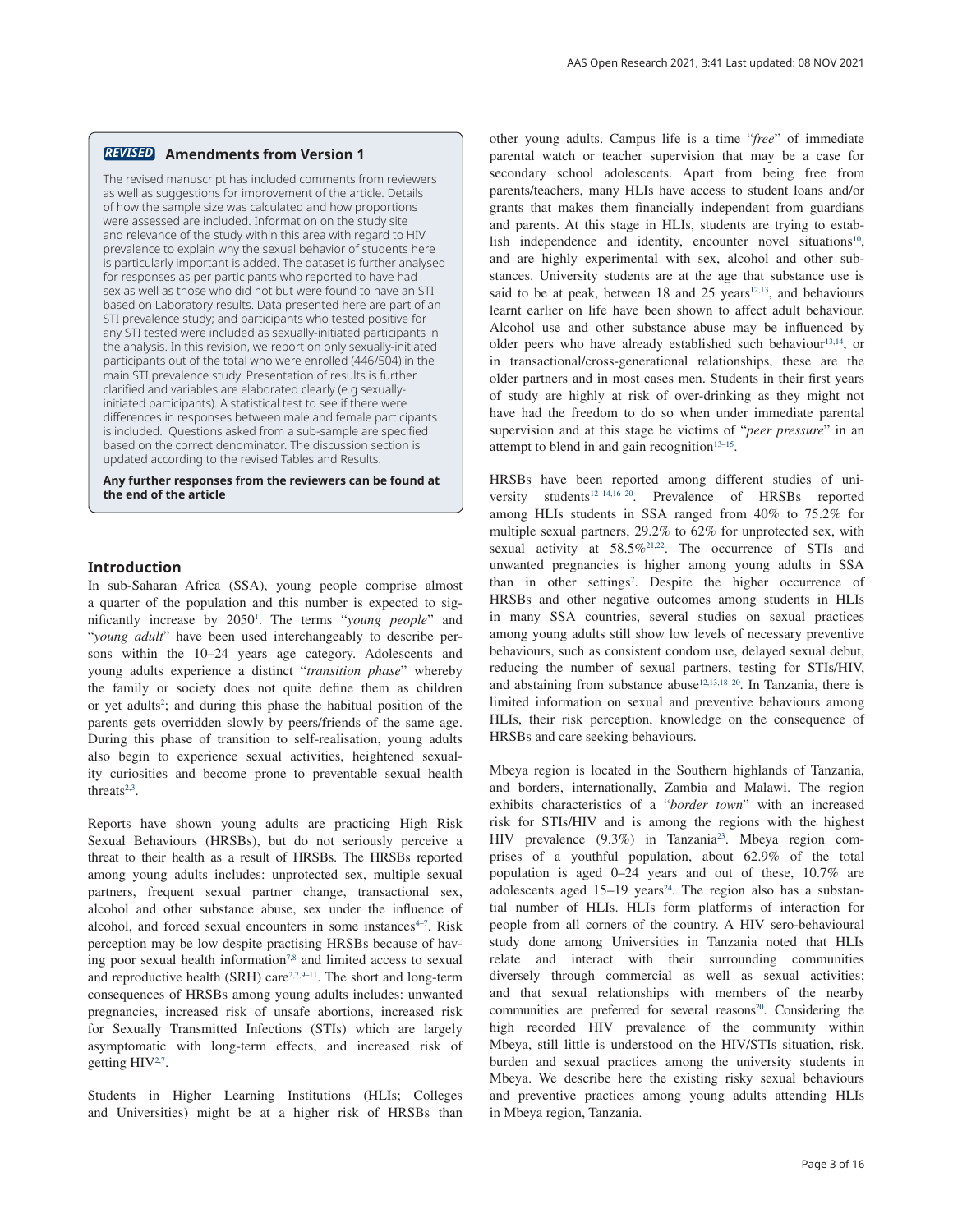#### **Methods**

#### Study design and site

This study followed a cross-sectional design and was conducted from March 2019 to January 2020 in Mbeya region, Tanzania. The region's main economic activities include small-scale agriculture, mining trade and tourism<sup>24</sup>. There are six HLIs registered by the Tanzania Commission for Universities (TCU) in Mbeya region. These include: Mbeya University of Science and Technology (MUST), Mzumbe University – Mbeya University College (MUMCo), Tanzania Institute of Accountancy (TIA), Mbeya Teofilo Kisanji University (TEKU), Open University of Tanzania (OUT), and St. Augustine University of Tanzania (SAUT).

### Population, sample size and sampling

Eligible participants included Tanzanian students enrolled in HLIs within Mbeya region in any year of study, aged 18–24 years of age and who agreed to provide written informed consent prior to all study-related procedures. Participants were ineligible to take part if they were students attending short-term courses (<6 months) or elective students.

Data presented here were part of an STI prevalence study. The minimum sample size required for the main study was 494, and was determined based on the formula for proportions assessment in cross-sectional studies using random sampling (Leslie Kish's formula for sample size calculations). We used prevalence of HSV-2 among youths that was conducted in Western Kenya to calculate the sample size since there is limited published information among this age group in Tanzania ([http://dx.plos.org/10.1371/journal.pone.0178907\)](http://dx.plos.org/10.1371/journal.pone.0178907). HSV-2 infection has been shown as a marker of other STIs and indirectly high risk sexual behaviors. Sample size calculations followed precision of 4% and alpha set at 5% plus 5% for non-response and simple random sampling design effect of 1. STATA version 15.0 was used for sample size calculation. Assessment of proportions was carried out based on number of students with the outcome of interest divided by the number of all students who participated specified by sex (either male or female). Missing or non-reported data were excluded from analysis.

*Sampling.* Each HLI in Mbeya region was invited to participate and all six of the HLIs agreed to take part; however OUT did not have any students that fit the age eligibility criteria. A complete electronic list of all students registered, aged 18–24 years of age, was obtained from the Academic Registrars' offices. Based on the varying number of students from each HLI, and the study desired sample size, probability proportional to size was used to determine the total number of students by gender from each HLI. Students were selected using a computerized random number, and not based on the department or course to which they were registered. Each selected student was notified via phone that he/she has been randomly selected to take part in the study and if he/she was willing to take part, he/she was then requested to report to the data collection point within their respective campuses. If the phone number was not reachable or the student selected had no mobile phone, the course representative assisted in physically finding the selected student and a face to face appointment was then scheduled

with the student. Each selected student was required to present a student identification proof before study procedures could commence.

#### Data collection methods, tools and study procedures

An individual self-administered questionnaire was used in the stud[y25.](#page-11-0) The questionnaire was administered using a tablet or smart phone through a web-based software [\(Open Data](https://getodk.org/)  [Kit](https://getodk.org/); ODK) or hard copy, which ever method the participant preferred. The questionnaire was adopted from various survey questionnaires used in research to assess sexual risk behaviours ([https://www.natsal.ac.uk/media/2097/final-questionnaire\\_tech](https://www.natsal.ac.uk/media/2097/final-questionnaire_technical-report-appendix-b.pdf)[nical-report-appendix-b.pdf](https://www.natsal.ac.uk/media/2097/final-questionnaire_technical-report-appendix-b.pdf)) and modified to relate to the Tanzanian university setting. The questionnaire was pre-tested on few HLI students from a nearby region (Iringa) before the start of data collection; and any issues that were raised from the pre-testing were factored in to revise the questionnaire in a more practical manner. The questionnaire collected socio-demographic information, sexual health education, knowledge and attitudes on STIs and sexual activity and behaviour.

*Definition of variables.* There were 33 questions on knowledge and attitudes on STIs and each correct response was given a single mark. Knowledge on STIs was categorized to Good, Moderate or Poor based on correct response above 75%, 45–75% and below 45%, respectively.

#### Data management and statistical analysis

The web-based software (ODK) was designed with smart checks for incomplete or ambiguous responses, and responses through the hard copy questionnaire were reviewed for completeness at the end of each day by the Research Assistant. Data was retrieved in an Excel format database, and thereafter cleaned and analysed using statistical software Stata version 14 for Windows (*Statacorp, College Station, TX 77845, USA*). Data was summarised descriptively using percentages and/or proportions for categorical variables, mean and respective measure of dispersion for numerical variables.

#### Ethics

Ethical approval was granted by the Mbeya Medical Research and Ethics Review Committee (MMREC) (Reference Number SZEC-2439/R.A/V.1/07), Kilimanjaro Christian Medical College Research Ethics and Review Committee (CRERC) (Reference Number 2405), and Tanzanian National Health Research Ethics Committee (NatHREC) (Reference Number NIMR/HQ/R.8a/Vol. IX/3092).

All eligible participants who agreed to participate in this study received study information and provided written informed consent to participate prior to any study related activity. Only participant's study identification number was used in the questionnaire, and only the Principal Investigator and Research Assistant had access to information linking the study identification number and participant's identifier, for follow-up of results if need be. All results were communicated back to the participants privately as soon as they were confirmed by the study team, and those reporting HRSBs were counselled further on their risk and preventive measures for STIs.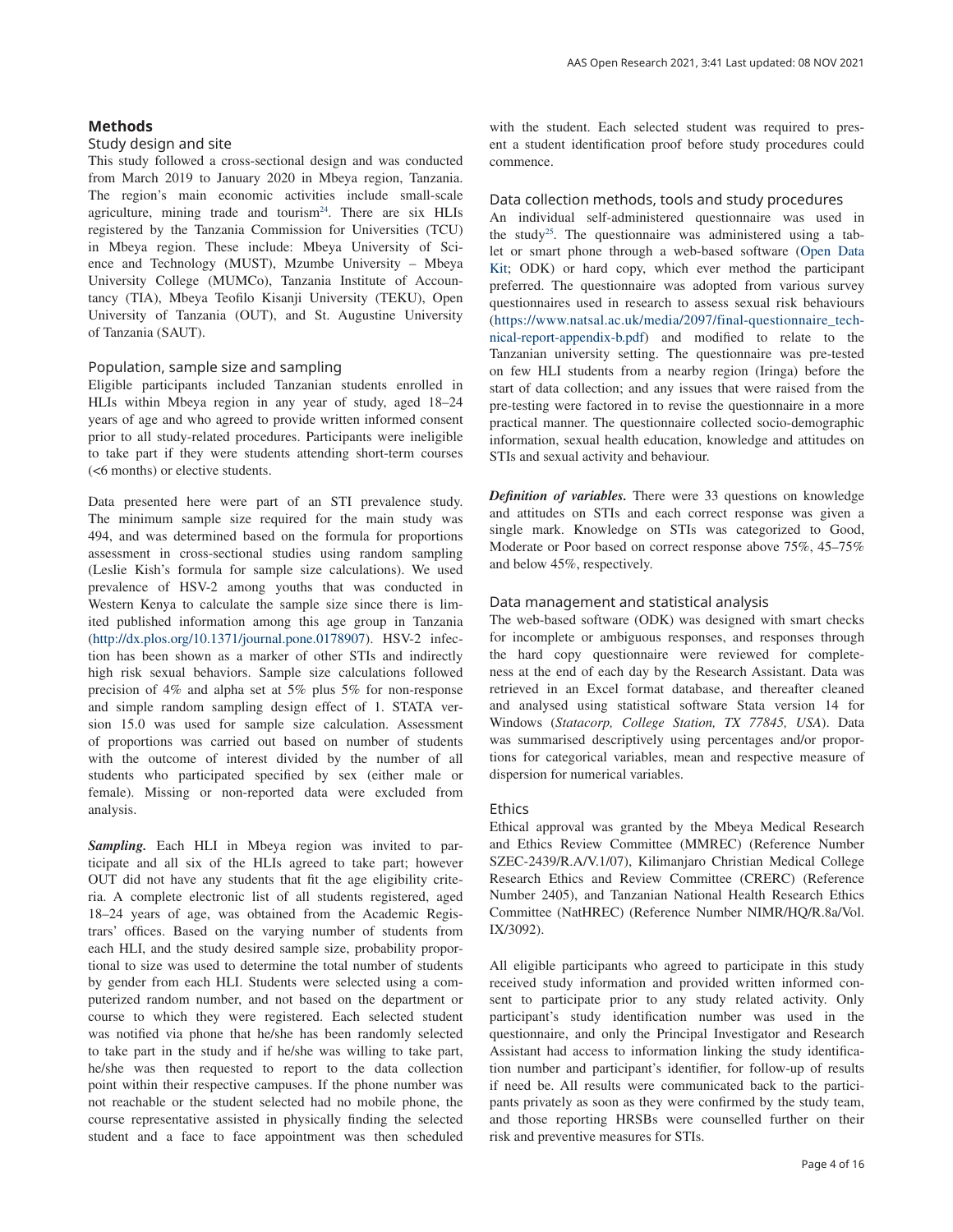#### **Results**

#### Response

Out of a total of 632 students who were sampled randomly and contacted from the HLIs, 504 students aged 18–24 years attending HLIs in Mbeya region were enrolled. Of the 128 who were not enrolled, 32 (25%) were not found and the remaining said they were not willing to participate in the study. In this paper we report on only sexually-initiated participants out of the total who were enrolled (446/504).

#### Characteristics of the participants

The participants' socio-demographic characteristics are shown in Table 1. The mean age of the 446 students was 21.5 years (SD 1.7). Over 90% were single, and a larger proportion depended on their parent/guardian for financial support. About 71% were students that are not permanent residents of Mbeya region.

#### Behaviour at sexual debut

A total of 446 out of 504 (88.5%) reported to ever have had sex. Out of the 446 students, their reported behaviour at

|  | Table 1. Sociodemographic characteristics of |  |
|--|----------------------------------------------|--|
|  | the participants (N=446).                    |  |

| <b>Variable</b>                                                                                           | n (%)                                            |
|-----------------------------------------------------------------------------------------------------------|--------------------------------------------------|
| Gender<br>Female<br>$\mathbf{r}$<br>Male                                                                  | 185 (41.5)<br>261 (58.5)                         |
| Religion*<br>Christian<br>Muslim                                                                          | 377 (87.3)<br>55(12.7)                           |
| Marital status<br>- Single<br>- Married<br>In a relationship/cohabiting                                   | 415 (93.1)<br>12(2.7)<br>19(4.3)                 |
| University year<br>First<br>Second<br>- Third<br>Fourth                                                   | 194 (43.5)<br>148 (33.2)<br>101 (22.7)<br>3(0.7) |
| <b>Employment status</b><br>Un-employed<br>Employed                                                       | 440 (98.7)<br>6(1.4)                             |
| Financial source<br>Parent/Guardian<br>Sponsorship/Well-wisher<br>$\sim$<br>Self/Others<br>$\overline{a}$ | 384 (86.1)<br>35(7.8)<br>27(6.1)                 |
| Resident of Mbeya*<br>N <sub>0</sub><br>- Yes                                                             | 316 (71.0)<br>129 (29.0)                         |

\*had missing/not reported data

onset of sexual debut are shown in [Table 2.](#page-5-0) The mean age at first sexual debut was 18.4 years, and this was higher for female (19 years) than male students (17.9 years). Of the 446 students, 9.9% had their sexual debut at  $\leq$  15 years. Consensual sex was higher in male (64.8%) compared with female students (30.8%). A higher proportion of male participants (57%) reported their sexual debut with a non-steady partner, either someone they did not know well (10.7%), had recently met (10.3%) or had known each other for a while but not in a steady relationship (36%); while most female participants reported sexual debut with a partner in a steady relationship (46%). Lack of condom or contraceptive use at sexual debut was reported by 41.5% of the 446 students, with no greater difference between men (41%) and women (42.2%). Sexual debut was reported with either a neighbour (22.7%) or a partner met in school or HLI (50.9%). About  $6\%$ of the students reported being forced into having sex at debut (9.2% female and 4.2% male students).

#### Current sexual behaviour among HLIs students

As shown in [Table 3,](#page-6-0) consistent condom use in the past 4 weeks was low, reported only by 33% and 16.5% among men and women, respectively. Those who had not had sex 4weeks prior to the study were not required to respond. Female students tend to have multiple partners who are five or more years older than them as compared to male students who tend to have multiple partners five or more years younger. Forced sex was reported by 18.9% of the 446 students, higher in female students (24.9%) than male students (14.7%). Almost 1 in 10 students were forced by someone they were dating. Sex under the influence of substances of abuse among participants who reported use of alcohol and/or marijuana and other illegal drugs (males, 23.5%; females, 28.6%) were among HRSBs reported. About 13.7% of the students reported being sexually attracted to both sexes (bisexual) and 2.9% being attracted to the same sex (homosexual). Responses between male and female participants were noted to be statistically different with regard to condom use, multiple sexual partners, forced sex, use of pornography and sexuality.

#### Knowledge and attitude on STIs

The reported knowledge and attitudes on STIs are shown on [Table 4.](#page-7-0) About seventy-nine percent had ever heard of STIs, and 54.3% learnt about STIs from lessons at school (45.5%) and friends of about their age group (8.8%). The level of knowledge on STIs was poor (51.1%) among the 446 respondents; 2.5% had excellent knowledge and only 16% were aware STIs can be asymptomatic. As a consequence of unprotected sex, participants were concerned and worried about getting HIV (72%), contracting an STI (47.1%) and getting pregnant (44.4%), [Table 4.](#page-7-0) Over 90% of the participants felt it is necessary for academic institutions to discuss issues regarding the prevention of STIs.

#### **Discussion**

Findings from this study among students attending HLIs in Mbeya showed that nearly one in ten students had their sexual debut at or below 15 years and a considerable number (41.5%)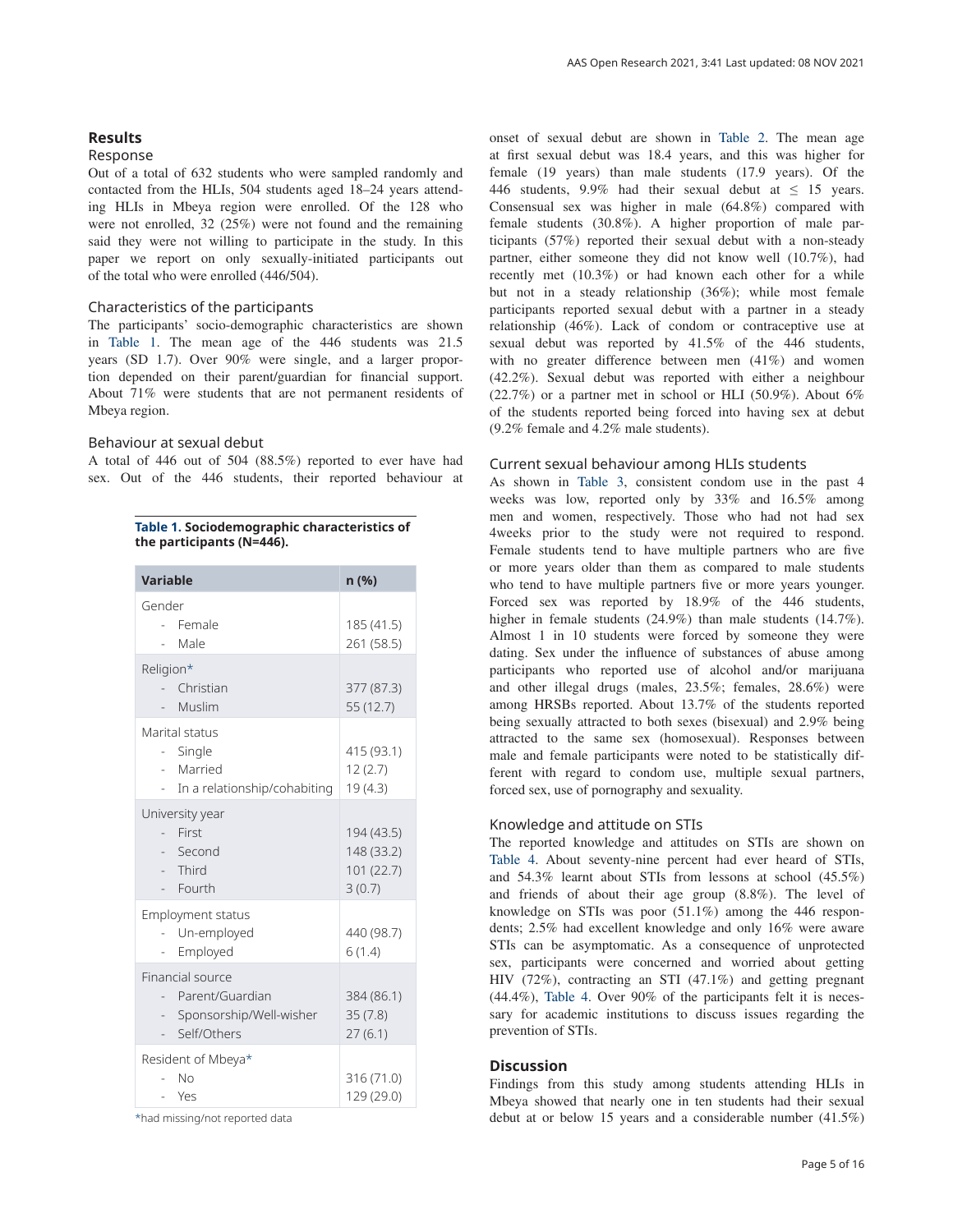#### **Variable Men (N=261) n (%) Women (N=185) n (%) Total n (%)** How old were you when you first had sexual intercourse with someone of the opposite sex?\*  $< 12$  - 12–15 - 16–18 - 18 Mean (SD) age of debut 2 (0.8) 37 (14.2) 100 (38.3) 65 (35.1) 165 (37.0) 100 (38.3) 95 (51.4) 195 (43.7) 17.9 (2.4) 19 (1.8) 18.4 (2.2) 0 (0.0) 5 (2.7) 2 (0.5) 42 (9.4) Who was more willing to have sexual intercourse that first time?\* Both were equally willing I was more willing Partner was more willing I was forced 169 (64.8) 57 (30.8) 226 (50.7) 56 (21.5) 12 (4.6) 87 (47.0) 11 (4.2) 17 (9.2) 7 (3.8) 63 (14.1) 99 (22.2) 28 (6.3) Which one of these descriptions best applies to you and this person at that time?\* It was someone I didn't know We had recently met We had known each other for a while, but were not in a steady relationship We were in a steady relationship We were living together as a couple/married at the time **Other** 28 (10.7) 27 (10.3) 11 (6.0) 94 (36.0) 50 (27.0) 144 (32.3) 85 (32.6) 85 (46.0) 170 (38.1) 12 (4.6) 11 (4.2) 17 (9.2) 9 (4.9) 7 (3.8) 37 (8.3) 38 (8.5) 19 (4.3) 28 (6.3) Was any form of contraception used on that occasion? *(multiple responses apply)* - Condom - Pills/Injectables Emergency contraception No contraception used - Other 133 (51.0) 81 (43.8) 214 (48.0) 2 (0.8) 2 (0.8) 107 (41.0) 78 (42.2) 185 (41.5) 17 (6.5) 20 (10.8) 3 (1.6) 3 (1.6) 5 (1.1) 5 (1.1) 37 (8.3) How did you meet the person who you first had sexual intercourse with?\* **Neighbour** Introduced by friends/family At school /university/college At work Through sports club/society - On holiday/travel At a bar/night club - Public space - Other 72 (27.6) 29 (15.7) 101 (22.7) 13 (5.0) 15 (8.1) 138 (52.9) 89 (48.1) 227 (50.9) 2 (0.8) 4 (1.5) 9 (3.5) 4 (1.5) 4 (1.5) 11 (4.2) 24 (13.0) 2 (1.1) 5 (2.7) 9 (4.9) 1 (0.5) 9 (4.9) 28 (6.3) 4 (0.9) 9 (2.0) 18 (4.0) 5 (1.1) 13 (2.9) 35 (7.9) Looking back now to the first time you had sexual intercourse\* should have waited longer before having sex should not have waited so long it was the right time 127 (48.7) 94 (50.8) 221 (49.6) 42 (16.1) 19 (10.3) 61 (13.7) 83 (31.8) 55 (29.7) 138 (30.9) How long was it between when you first met your sexual partner and when you first had sex with him/her? 24 hours or less Between 1 day and 1 week - Between 1 week and 4 weeks - Between 4 weeks and 6 months Between 6 months and 1 year More than 1 year 24 (9.2) 12 (6.5) 29 (11.1) 35 (13.4) 26 (14.1) 61 (13.7) 62 (23.8) 26 (14.1) 42 (16.1) 36 (19.5) 69 (26.4) 77 (41.6) 146 (32.7) 8 (4.3) 36 (8.1) 37 (8.3) 88 (19.7) 78 (17.5)

<span id="page-5-0"></span>**Table 2. Reported sexual behaviours at sexual debut among participants (N=446).**

\* *had missing/not reported data*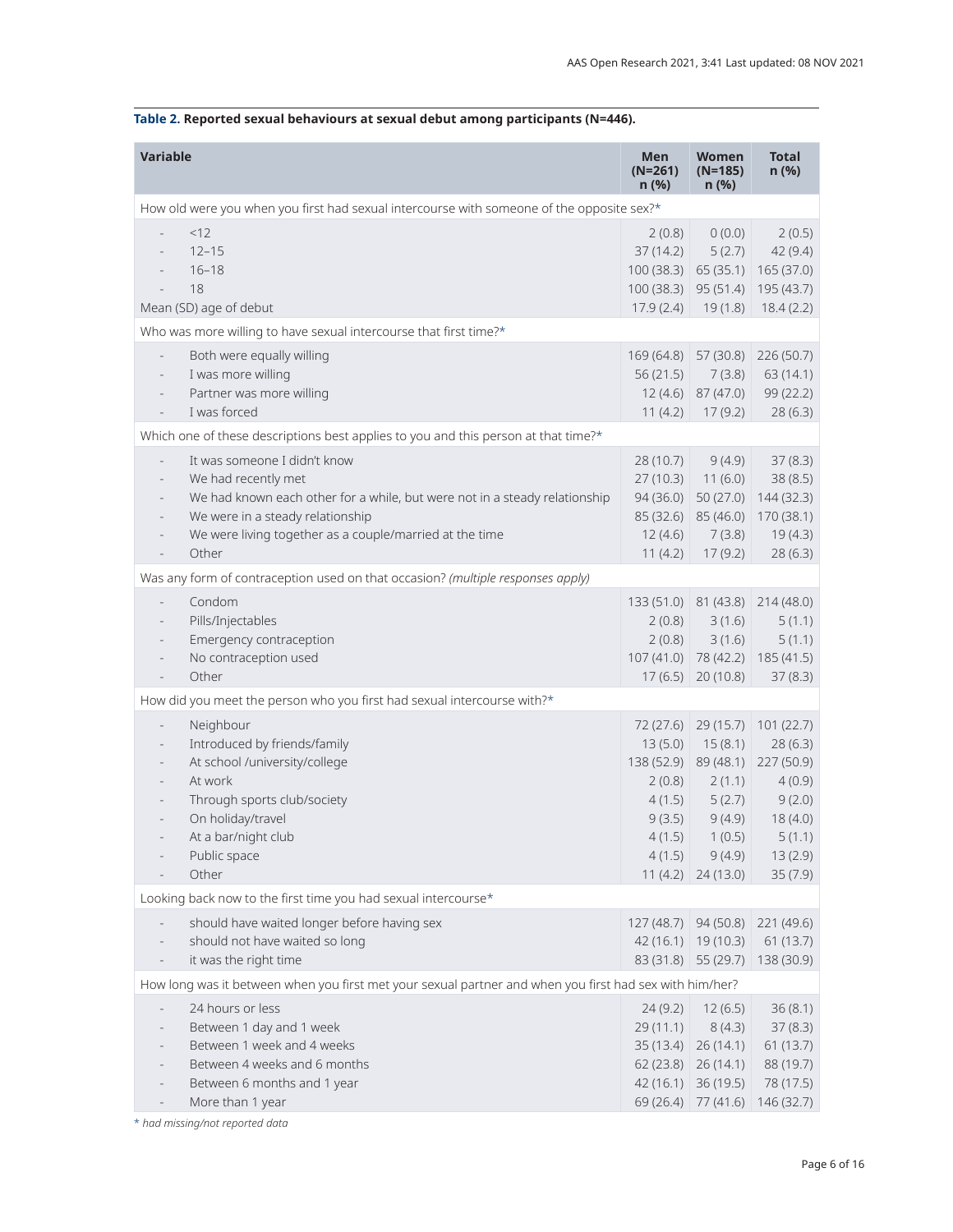| <b>Variable</b>                                                                                                                       | <b>Men</b><br>$(N=261)$<br>n(%)              | <b>Women</b><br>$(N=185)$<br>n(%)              | <b>Total</b><br>n(%)                          | p-value              |
|---------------------------------------------------------------------------------------------------------------------------------------|----------------------------------------------|------------------------------------------------|-----------------------------------------------|----------------------|
| Did you use a condom/was a condom used when you had sexual intercourse in the last 4 weeks?                                           |                                              |                                                |                                               |                      |
| - Yes, used every time<br>- Yes, used sometimes<br>- No, not used in the last 4 weeks                                                 | 38 (33.0)<br>39 (33.9)<br>38 (33.0)          | 17(16.5)<br>33 (32.0)<br>53 (51.5)             | 55(25.2)<br>72 (33.0)<br>91(41.7)             | 0.006                |
| Past 4 weeks, how many partners were five or more years older than you?*                                                              |                                              |                                                |                                               |                      |
| $-0$<br>$-1$<br>$-2$<br>$-23$                                                                                                         | 206 (79.2)<br>22(8.5)<br>20(7.7)<br>12(4.6)  | 105(57.7)<br>42 (23.1)<br>12(6.6)<br>23 (12.6) | 311 (70.4)<br>64 (14.5)<br>32(7.2)<br>35(7.9) | < 0.000              |
| Past 4 weeks, how many partners were five or more years younger than you?*                                                            |                                              |                                                |                                               |                      |
| $-0$<br>$-1$<br>$-2$<br>$-23$                                                                                                         | 182 (72.2)<br>37(14.7)<br>16(6.4)<br>17(6.8) | 145 (84.3)<br>12(7.0)<br>5(2.9)<br>10(5.8)     | 327 (77.1)<br>49 (11.6)<br>21(5.0)<br>27(6.4) | 0.020 <sup>†</sup>   |
| Have you ever been physically forced to have sexual intercourse when you did not want to?*                                            |                                              |                                                |                                               |                      |
| - Yes<br>$- NO$                                                                                                                       | 38 (14.7)<br>221 (85.3)                      | 46 (24.9)<br>139 (75.1)                        | 84 (18.9)<br>360 (81.1)                       | 0.007                |
| During the past 6 months, did someone you were dating or going out with force you to do sexual things that you did<br>not want to do? |                                              |                                                |                                               |                      |
| - Yes<br>- Never happened                                                                                                             | 26(10.0)<br>233 (90.0)                       | 22(12.0)<br>161 (88.0)                         | 48 (10.9)<br>394 (89.1)                       | 0.509                |
| How old were you (years) when you had your first drink of alcohol?*                                                                   |                                              |                                                |                                               |                      |
| $- < 12$<br>$-12-15$<br>$-16-18$<br>$- >18$                                                                                           | 5(6.2)<br>12(14.8)<br>26(32.1)<br>38 (46.9)  | 1(2.5)<br>7(17.5)<br>7(17.5)<br>25(62.5)       | 6(5.0)<br>19 (15.7)<br>33(27.3)<br>63 (52.1)  | $0.254$ <sup>t</sup> |
| Mean (SD)                                                                                                                             | 17.6(3.4)                                    | 18.5(3.2)                                      | 17.9(3.3)                                     |                      |
| How old were you when you first tried marijuana/other illegal drugs?*                                                                 |                                              |                                                |                                               |                      |
| $- < 12$<br>$-12-15$<br>$-16-18$<br>$- >18$                                                                                           | 1(4.0)<br>2(8.0)<br>8(32.0)<br>14(56.0)      | 0(0.0)<br>1(25.0)<br>1(25.0)<br>2(50.0)        | 1(3.5)<br>3(10.3)<br>9(31.0)<br>16(55.2)      | 0.606 <sup>†</sup>   |
| Mean (SD)                                                                                                                             | 18.2(2.7)                                    | 18.5(3.4)                                      | 18.3(2.7)                                     |                      |
| Have you ever had sexual intercourse while under the influence of alcohol or marijuana/other illegal drugs ?                          |                                              |                                                |                                               |                      |
| - Yes<br>$- NO$                                                                                                                       | 20(23.5)<br>65 (76.5)                        | 12 (28.6)<br>30(71.4)                          | 32(25.2)<br>95 (74.8)                         | 0.963                |
| How old were you when you first performed oral sex on a man/woman?                                                                    |                                              |                                                |                                               |                      |
| $- < 12$<br>$-12-15$<br>$-16-18$<br>$- > 18$<br>Do you read/watch pornographic materials?                                             | 1(1.7)<br>3(5.0)<br>20(33.3)<br>36(60.0)     | 1(2.1)<br>0(0.0)<br>11 (22.9)<br>36 (75.0)     | 2(1.9)<br>3(2.8)<br>31 (28.7)<br>72 (66.7)    | 0.217 <sup>†</sup>   |

# <span id="page-6-0"></span>**Table 3. Reported current risky sexual behaviours among sexually-initiated participants (N=446).**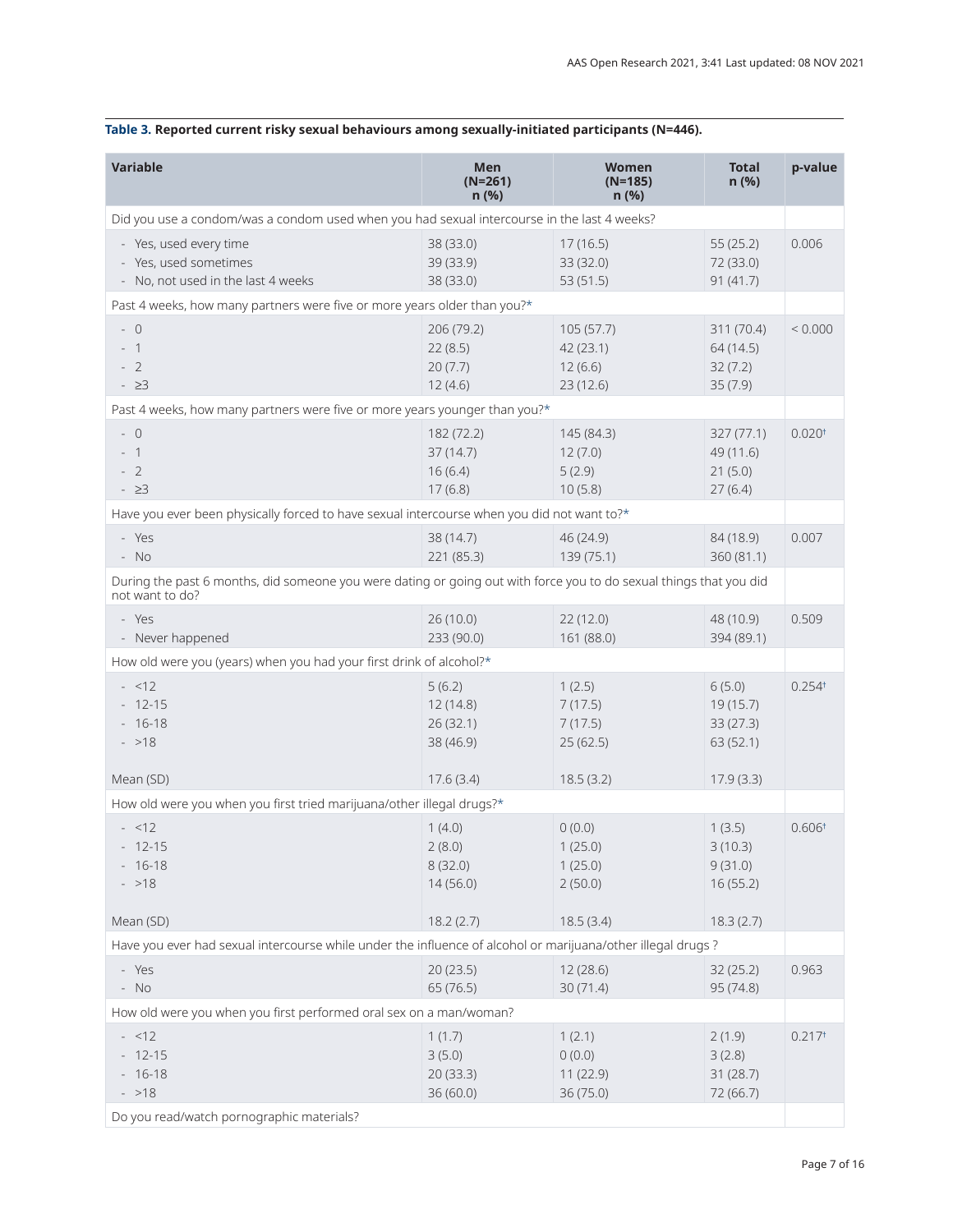<span id="page-7-0"></span>

| <b>Variable</b>                                 | <b>Men</b><br>$(N=261)$<br>$n$ (%) | Women<br>$(N=185)$<br>$n$ (%) | <b>Total</b><br>$n$ (%) | p-value              |
|-------------------------------------------------|------------------------------------|-------------------------------|-------------------------|----------------------|
| - Yes                                           | 152 (58.5)                         | 56(30.3)                      | 208 (46.7)              | ${}< 0.000$          |
| $- NO$                                          | 108(41.5)                          | 129(69.7)                     | 237(53.3)               |                      |
| Do you think of yourself as *                   |                                    |                               |                         |                      |
| - Heterosexual (attracted to opposite sex only) | 160(61.3)                          | 84 (45.4)                     | 244 (54.7)              | $0.001$ <sup>+</sup> |
| - Homosexual (attracted to same sex only)       | 9(3.5)                             | 4(2.2)                        | 13(2.9)                 |                      |
| - Bisexual (attracted to men and women)         | 24(9.2)                            | 37(20.0)                      | 61(13.7)                |                      |
| - Prefer not to say                             | 68(26.1)                           | 60(32.4)                      | 128 (28.7)              |                      |

† *Fisher's exact, \* had missing/not reported data*

# **Table 4. Knowledge and attitudes on STIs and HIV among HLI students (N=446).**

| <b>Variable</b>                                                                                                                                                                                                                                                      | $n(\%)$                                                                              |
|----------------------------------------------------------------------------------------------------------------------------------------------------------------------------------------------------------------------------------------------------------------------|--------------------------------------------------------------------------------------|
| Ever heard of STIs                                                                                                                                                                                                                                                   |                                                                                      |
| - Yes<br>$- NO$                                                                                                                                                                                                                                                      | 351 (78.7)<br>95(21.3)                                                               |
| How participant learnt about STIs (multiple responses apply)                                                                                                                                                                                                         |                                                                                      |
| - Family members (father/mother/brother(s) or sister(s)<br>Friends of about my own age<br>- First (girlfriend/boyfriend) or sexual partner<br>- Lessons at school<br>- Media/Books/newspapers/Internet/pornographic websites<br>- Doctor, nurse or clinic<br>- Other | 190 (14.6)<br>114(8.8)<br>19(1.5)<br>591 (45.5)<br>266 (20.5)<br>107(8.2)<br>12(0.9) |
| Level at which Sexual and Reproductive health Education was received (multiple responses apply)                                                                                                                                                                      |                                                                                      |
| - Primary school<br>- Secondary school O' level<br>- Secondary school A' level<br>- University/HLI                                                                                                                                                                   | 61(13.7)<br>314(70.4)<br>95(21.3)<br>244 (54.7)                                      |
| Level of STI knowledge                                                                                                                                                                                                                                               |                                                                                      |
| - Poor<br>- Moderate<br>- Excellent                                                                                                                                                                                                                                  | 228(51.1)<br>207 (46.4)<br>11(2.5)                                                   |
| Does using condoms decrease the risk of being infected with an STI?*                                                                                                                                                                                                 |                                                                                      |
| - Yes<br>$- NO$<br>- Do not know                                                                                                                                                                                                                                     | 397 (89.6)<br>34(7.7)<br>12(2.7)                                                     |
| Does having multiple sexual partners increase chances of being infected with an STI?*                                                                                                                                                                                |                                                                                      |
| - Yes<br>$- NO$<br>- Do not know                                                                                                                                                                                                                                     | 395 (89.4)<br>30(6.8)<br>17(3.9)                                                     |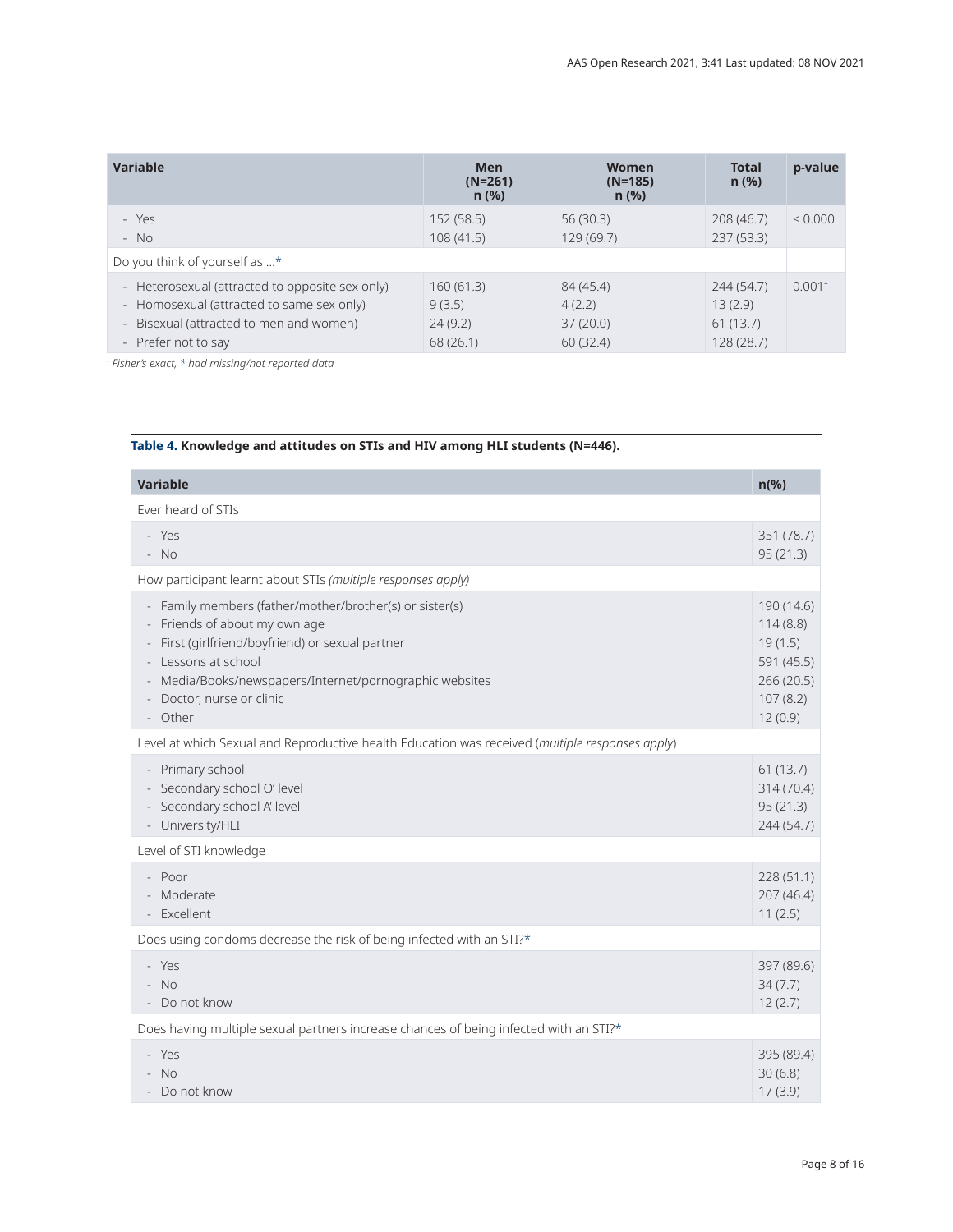<span id="page-8-0"></span>

| <b>Variable</b>                                                                                                      | $n$ (%)                               |  |
|----------------------------------------------------------------------------------------------------------------------|---------------------------------------|--|
| Do you think people infected with one STI can be at an increased risk of getting HIV?*                               |                                       |  |
| - Yes<br>$- NO$<br>- Do not know                                                                                     | 328 (73.9)<br>72 (16.2)<br>44 (9.9)   |  |
| Does alcohol intake increase an individual's susceptibility to STIs?*                                                |                                       |  |
| - Yes<br>$- NO$<br>- Do not know                                                                                     | 276 (62.2)<br>107(24.1)<br>61 (13.7)  |  |
| Can intake of some illegal drugs increase an individual's susceptibility to STIs?*                                   |                                       |  |
| - Yes<br>$- NO$<br>- Do not know                                                                                     | 303 (68.7)<br>80(18.1)<br>58 (13.2)   |  |
| Can people with STIs have no symptoms?*                                                                              |                                       |  |
| - Yes<br>$- NO$<br>- Do not know                                                                                     | 71 (16.0)<br>345 (77.9)<br>27(6.1)    |  |
| If you were diagnosed with an STI, would you inform your sexual partner and allow her/him to also receive treatment? |                                       |  |
| - Yes<br>$- NO$<br>- Do not know                                                                                     | 394 (88.3)<br>25(5.6)<br>27(6.1)      |  |
| I feel it is necessary for academic institutions to discuss issues regarding prevention of STIs*                     |                                       |  |
| - Agree<br>- Disagree<br>- No comment                                                                                | 415 (93.5)<br>18(4.1)<br>11(2.5)      |  |
| I am worried about contracting STIs*                                                                                 |                                       |  |
| - Agree<br>- Disagree<br>- No comment                                                                                | 286 (65.0)<br>57(12.9)<br>97(22.1)    |  |
| As an outcome of a sexual encounter, what do you fear most? (multiple responses apply)                               |                                       |  |
| - Pregnancy<br>- Contractingan STI<br>- Contracting HIV                                                              | 198 (44.4)<br>210(47.1)<br>321 (72.0) |  |

*\* had missing/not reported data*

did not use any protection for STIs/HIV or pregnancy at sexual debut. Men were more likely to report sexual debut with a non-steady partner or someone they did not know well. HLIs students also reported low condom use in the past 4 weeks (41.7%) with no difference between men and women. Female students tended to have multiple partners who are older as compared to male students who tended to have younger sexual partners. Forced sexual intercourse was reported; and almost 1 in 10 students were forced by someone they were dating. Other HRSBs reported included sex under the influence of alcohol and/or illegal drugs. Level of knowledge about STIs was poor, and majority did not know STIs can be asymptomatic.

Studies have reported on females initiating sex earlier than their male age-mates<sup>[26](#page-11-0)</sup>; this was not a finding in this study, where men reported earlier sexual debut than women. The mean age of sexual debut was 18.4 years supporting findings from other studies in Tanzania and studies conducted among University students in Eastern and Western Africa that have shown that the age at sexual debut has increased over time in SS[A18–20](#page-11-0),[26–28.](#page-11-0) Being in a position to attain higher level education may be protective in a way that these students have been exposed to a number of SRH classes on the importance of delaying sex and unwanted pregnancies during secondary school years, but also being under parent/teacher supervision they have restricted time for sexual relations. Could the possibility of achieving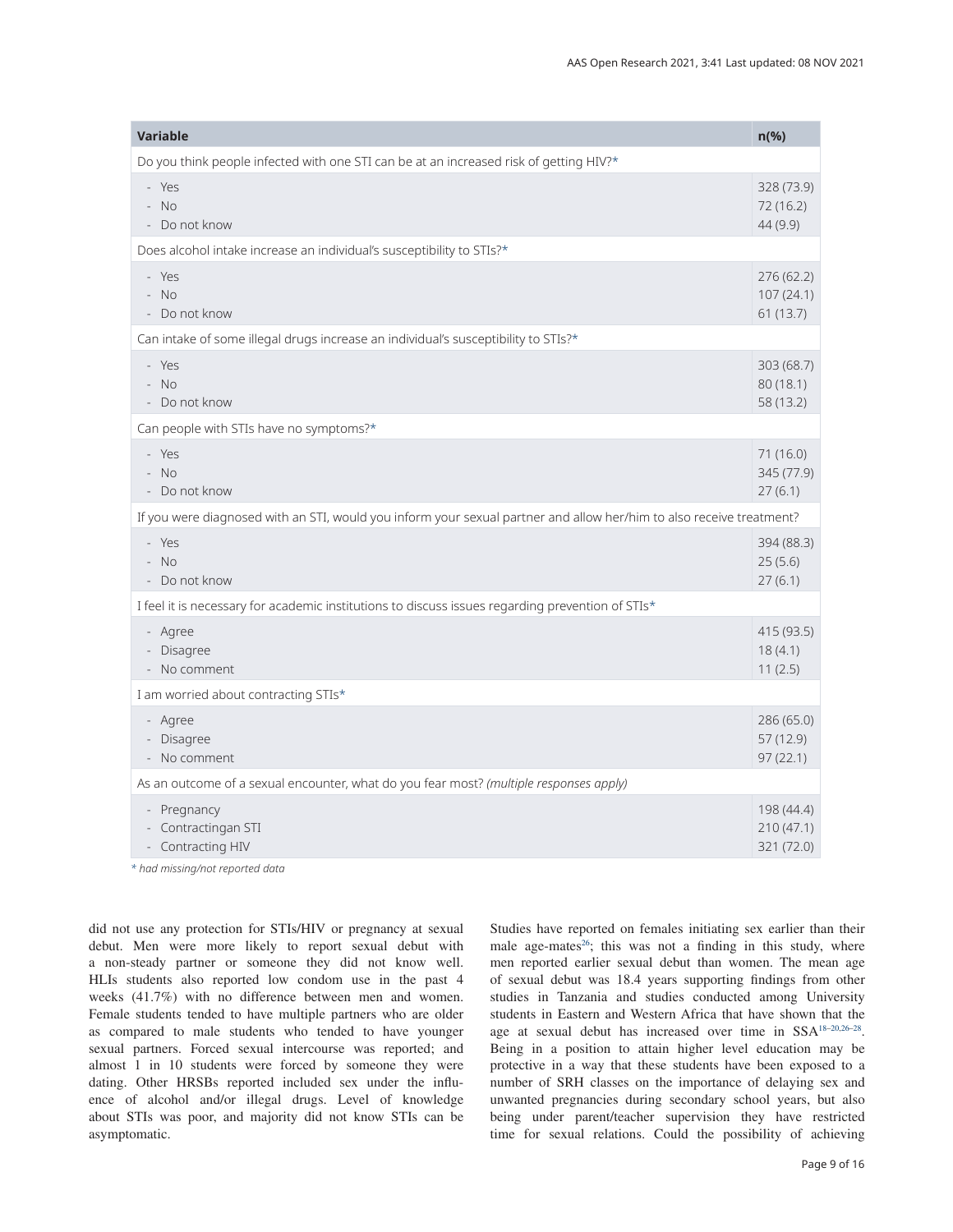higher level education be looked at as a "*social vaccine*" that is able to shape SRH decision-making in young adults? If so, HIV and STI prevention programs need to strongly commit to schoolgoing adolescents but also those who are out-of-school as well to reflect on the successes of the school SRH programs.

Sex under the influence of alcohol and/or marijuana and other illegal drugs was a noted risky behaviour in this study. Judgments to make informed and proper sexual practice choices are often compromised with alcohol and other substance abuse, which become a gateway to risky sexual practices,  $STIs/HIV$  and unplanned pregnancies<sup>10,29</sup>. A state of alcohol intoxication may lead to unsafe sex by exaggerating arousal thoughts and reducing attention to STIs or preg-nancy concerns<sup>[13,15,29](#page-11-0)</sup>; and studies have shown alcohol increase vulnerability to sexual coercion and largely contribute to sexual offences in HLIs<sup>13,29</sup>. Substance abuse hinder condom use, is reported to be associated with having more than one sexual partner because of the state of intoxication which impairs judgment $12,13,29$ . Substance/alcohol abuse is a case for public health concern. Alcohol drinking and/or substance abuse among young people is influenced by their older peers who have already established such behaviour<sup>[14,29](#page-11-0)</sup>, and for the case of HLIs, these could be older students, or in transactional/ cross-generational relationships, these are the older partners. Casual or sex with a stranger (also referred to as "*friends with benefits*") is known to occur when under the influence of alcohol following an arranged hook-up by friends/peers<sup>30</sup>. An Australian study on hangovers and one-night stands among female students significantly associated alcohol consumption with unpleasant sexual experiences and non-condom use<sup>31</sup>. It is important for HIV and STI preventive programs for young people to note that behaviours learnt early in life affect adult behaviour, thus HRSBs in young adults accumulate a higher STI/HIV risk; and that practices of alcohol drinking as well as other substance abuse are of public health concern. A number of prevention programs focusing on HIV, and not so for STIs, have achieved much with regard to raising awareness to HIV and not so much on other STIs which young people are also at risk for. HRSBs have been universally reported among university students and a number of abstinence-focused interventions among students have not been very successful. Although students in HLIs are believed to have a higher risk to STIs and HIV, compared to the general population, this has not been evidenced within their own community<sup>18,20,32</sup>. Targeted STI prevention programs are likely to be successful towards improving SRH among young adults in HLIs and reducing their risk to STIs.

In this study, over half of the respondents do not use condoms consistently. Condoms offer a dual-protective effect to STIs/HIV and unwanted pregnancies, hence low consistent condom use as seen in our findings does increase the risk for contracting STIs/HIV and undesired pregnancies. Research among young people has shown that consistent condom use is not a usual practice and chances of using a condom during a sexual encounter highly depended on whether one's peers were also using condom[s18–20](#page-11-0),[33](#page-11-0). Condom use can also be seen as a sign of lack of love or trust, so partners especially women,

would not like to disappoint their significant others by insisting on condom use<sup>12</sup>. The study findings do not differ much with studies done among Universities in East Africa that showed 49% and 33% of sexually active students did not use a condom the last time they had sex in Uganda and Kenya, respectively[18,19.](#page-11-0) It is important to understand further whether the low use of condoms among HLIs students is from lack of access by the young people (issues of cost, lack of access to SRH clinics/outlets), non-provision from the HLI in dorms or campus health facilities, belief of reduced sexual pleasure or other myths and misconceptions. Strengthening promotion of dual prevention of pregnancy and STIs by consistent condom use may improve use. HIV and STI prevention programs must make condom use popular again for young adults; clear messages need to stress on the importance of communicating freely and negotiating sexual matters between sexual partners.

From our findings, about one in five respondents report being physically forced to have sex when they did not want to, with a higher proportion being females (24.9%) than males (14.7%). The use of condoms or other protection is unlikely in this situation, increasing the risk of STIs/HIV and unwanted pregnancies. Studies in Kenya, Uganda and Tanzania, showed that forced sex has been reported by 8.9%, 5% and 14% among University students, respectively; with proportions being higher among female students<sup>18–20</sup>. In West Africa, Ouedraogo *et. al* reported the prevalence of forced sex to be  $11.9\%$  by a partner<sup>[27](#page-11-0)</sup>. Students reporting forced sex with a regular partner could probably be those engaging in transactional or cross-generational sex. Transactional sexual relationships involve a richer or resourceful partner with a younger partner, and sometimes differentiating transactional sex and prostitution can be challenging as both practices are non-marital and utilize financial gains in exchange for services, thus increasing vulnerability to STIs and HIV among young people<sup>34</sup>. These risky sexual practices and acts of sexual violence need to be addressed during STI prevention campaigns. Programs need to empower young people to be able to speak up and report confidently any act of sexual violence without feeling victimized or bearing the blame that it was their own fault. Futher, societies need to discard cultural beliefs or attitudes that support sexual violence.

About one in four students reported having two or more sexual partners, with female students reporting a tendency to have older partners compared to male students who reported having partners who are five years younger. Prevalence of multiple partners in this study is low compared to those reported by Kimiywe *et al.* (50%) in Kenya and Mvungi *et al.* (males, 34.7%; females, 19.3%) in Tanzania<sup>[18,20](#page-11-0)</sup>. Sexual relations with partners of a wider age-gap increase the chance of acquiring and further transmitting STIs/HIV. Younger women may engage in sexual relations with older partners to acquire basic needs and economic stability<sup>[18,19,34](#page-11-0)</sup>, and the younger partner in such a relationships has very little, or no, power to negotiate on the status quo of the relationship as compared to the older partner that bears the financial benefits. This increases the STI/HIV risk by having unprotected sex as the older partners prefer younger women believing they are "*clean*" of STIs/HIV and hence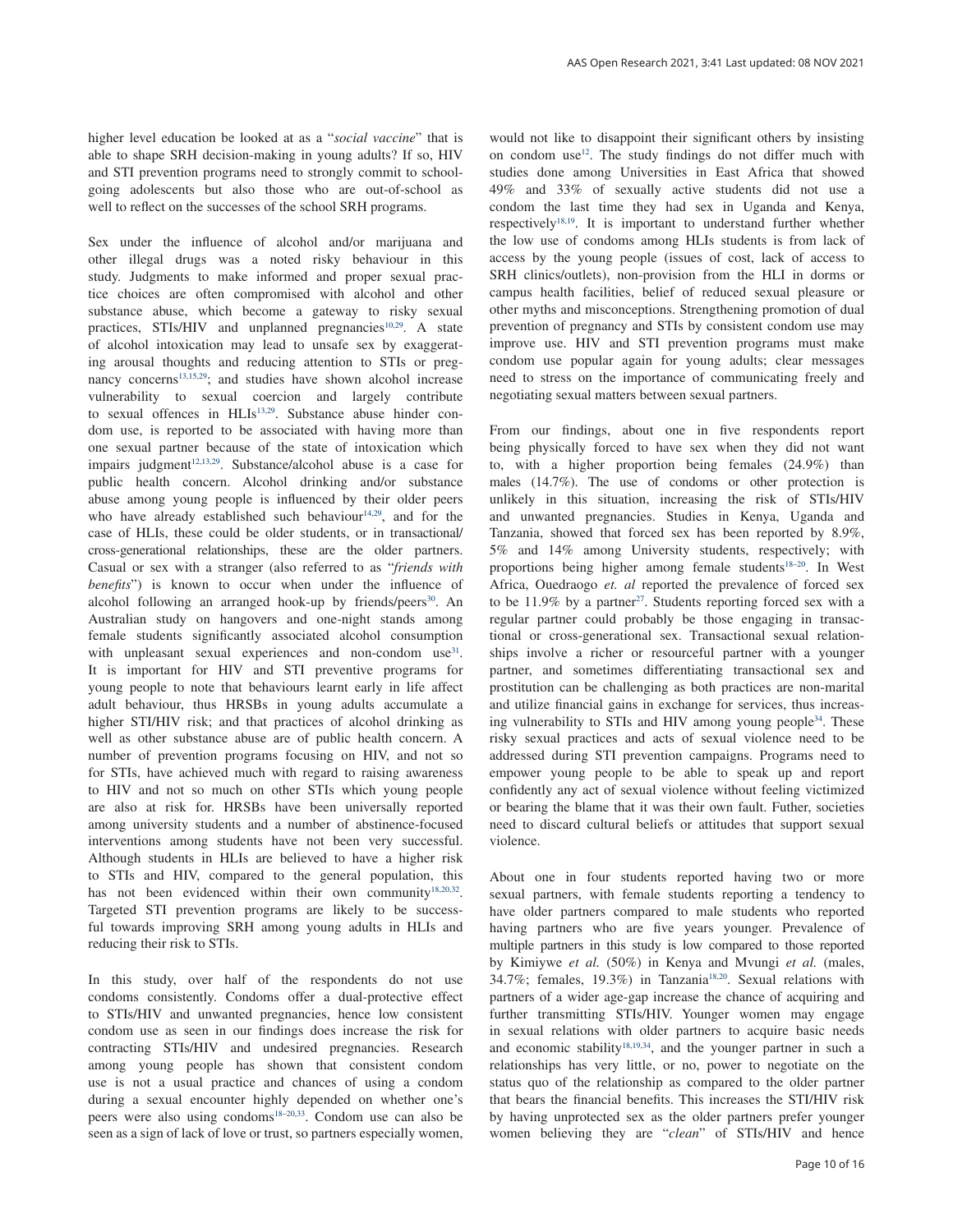would less likely suggest condom use or protected sex $34-36$ . It is important to note that times have changed and that young adults are venturing further into their sexual nature and exploring. STI prevention campaigns and programs need to consider all these variants and address them accordingly; silence and/or denial that such practices do not exist will further fuel the increase in risk to STIs/HIV among young people.

From our findings the level of STI knowledge reported was poor, and practices of HRSBs were clearly noted. Majority had ever heard of STIs; lessons at school, family members and friends of about similar age with the participants were reported as the common ways of learning about STIs. Despite having been introduced to Sexual and Reproductive health Education (SRE) as early as Primary school level, 77.9% did not know that someone with an STI can be asymptomatic. Many STIs are asymptomatic but the infection can still be sexually transmitted and spread within the community<sup>7</sup>, and hence is important to deliver these facts in STI prevention messages through programs for young people. Even though STI screening is important, it is also challenging, and many cases remain undetected; therefore HLIs may offer targeted screening for high-risk groups or students who have encountered a high-risk partner or sexual encounter to reduce the risk of transmission. HIV and STI prevention programs may also factor in youth-friendly SRH facilities within regions where young adults may easily access services on risk-reduction, education and counselling that is specific to their needs. It is important to note that other STIs increase the risk of acquiring HIV infection $37$  and have serious complications as well; hence a holistic approach to STIs is imperative among young people.

The insufficient level of knowledge reported here is inadequate to protect this population or shape their sexual behaviours, risk perception and influence behaviour modification. Tanzania's SRE in schools has been criticised as being ineffective in including sensitive sexuality matters, lacking enough resources and students do not appreciate the school as a tutor for sexual health matters and hence opt for other sources (such as peers)[26,38,39](#page-11-0). Young people reported curriculum gaps on sexual decision-making, sexual pleasure, relationships, safer sex and condom use, and masturbation. At HLIs, there is a dearth of SRH initiatives and if present, there are concerns on their quality with health education campaigns being labelled and perceived as "*boring*", "*repetitive*" or "*normal*"; and senior staff members lack commitment to SRH matters<sup>20</sup>. It is crucial for STIs and HIV prevention programs to understand other contributing factors to the low level of knowledge on STIs and existence of HRSBs among young adults despite early introduction of SRE from Primary education level. HRSBs seldom occur solo, and some authors have noted that following HRSB practices ,mainly inconsistent condom use, multiple sexual partners and frequent partner change, university students are thought to be at a relatively similar STI/HIV risk as high-risk groups such as commercial sex workers<sup>40</sup>.

#### Study limitations

Limitations from these findings included inability to analyse further other variables that influence young adults' sexual behaviour, such as parent relations and "peer pressure". Due to the sensitive nature of the study subject in an African setting, some of the HRSBs reported might be underestimates because some students may have provided socially desirable responses and not the true practice of their sexual behaviours. There have been reports of "sex-related bias" in studies $41$  of sexual behaviours, such that self-reported behaviours among men and women differ in what is considered as "sex," whether non-penetrative or otherwise with men over-reporting and women under-reporting occurrences. In addition, some information may have been biased and underestimated from recalling past experiences, especially those of a sexual nature that were unpleasant.

#### **Conclusion**

HRSBs among young adults in HLIs were observed in Mbeya, including reports on multiple sexual partners, low consistent condom use, forced sex and sex under influence of alcohol, implying an increased risk for STIs/HIV and unwanted pregnancies in this population. There is a need to have clear and targeted messages for addressing HRSBs and ways to minimize their risk so as to protect the greater community. When considering STI prevention among young adults in HLIs in Mbeya, priorities need to factor in education to minimize their reported risk to acquiring STIs, counselling and support for those experiencing sexual violence, promoting condom use and safer sex negotiation skills. HIV and STI prevention programs need to be targeted to recognize young adults in HLIs as key and at-risk populations and put in place interventions tailor fit to their needs and environment within and outside campuses. Sexual behaviour is complex and one's competence in negotiating sexual matters and practices is dependent and accrued on what is learnt early from adolescence; hence, HIV and STI prevention programs need to factor in the correct preventive, risk-reduction messages from childhood.

#### **Data availability**

#### Underlying data

Figshare: Risky sexual behaviours among young adults attending Higher Learning Institutions in Mbeya-Tanzania, <https://doi.org/10.6084/m9.figshare.12806948.v2><sup>[25](#page-11-0)</sup>.

#### Extended data

Figshare: Risky sexual behaviours among young adults attending Higher Learning Institutions in Mbeya-Tanzania, <https://doi.org/10.6084/m9.figshare.12806948.v2><sup>[25](#page-11-0)</sup>.

This project contains the following extended data:

- Copy of the questionnaire used
- Data variables key

Data are available under the terms of the [Creative Commons](http://creativecommons.org/publicdomain/zero/1.0/)  [Zero "No rights reserved" data waiver](http://creativecommons.org/publicdomain/zero/1.0/) (CC0 1.0 Public domain dedication).

#### Acknowledgements

All HLIs in Mbeya and the students who consented to participate in the study.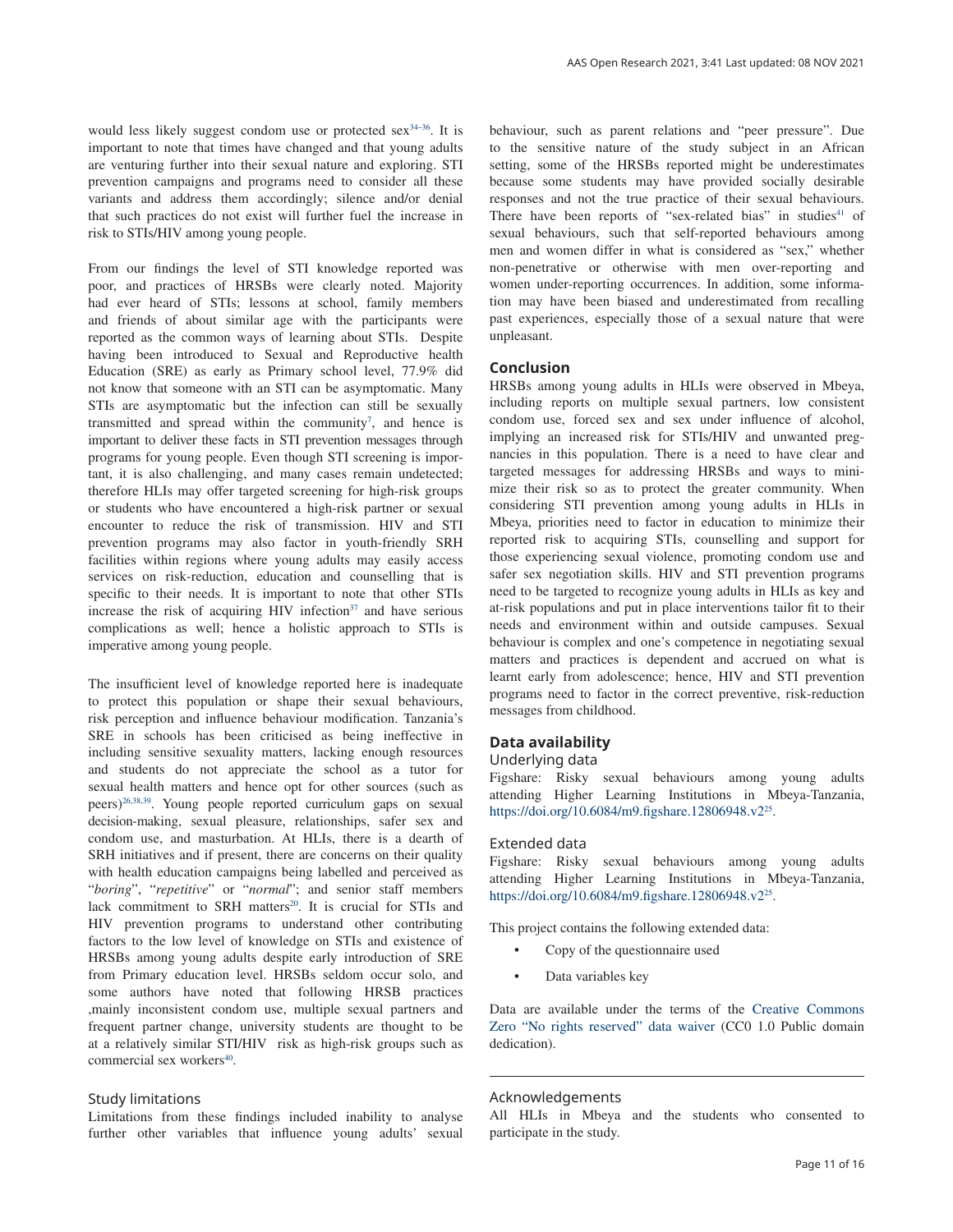#### <span id="page-11-0"></span>**References**

- 1. UNICEF: **Adolescent demographics.** 2015; [cited 2020 May 13].
- 2. McCauley AP, Salter C, Kiragu K, *et al.*: **Meeting the needs of young adults.** *Popul Rep J.* 1995; (41): 1–43. **PubMed [Abstract](http://www.ncbi.nlm.nih.gov/pubmed/8654883)**
- 3. Merluzzi TV, Nairn RC: **Adulthood and aging: Transitions in health and health cognition.** In: Whitman, T. L. , Merluzzi, T.V., Robert WD, editor. *Life-Span Perspectives On Health And Illness*. London: Lawrence Erlbaum Associates Publishers; 1999; 189–206.
- 4. Magu D, Mutugi M, Wanzala P, *et al.*: **Sexual risky behaviours among the youth in Kenya.** *Med Sci.* 2012; **1**. **[Publisher](http://dx.doi.org/10.5455/medscience.2012.01.8019) Full Text**
- 5. Berhan Y, Berhan A: **A Meta-Analysis of Risky Sexual Behaviour among Male Youth in Developing Countries.** *AIDS Res Treat.* 2015; **2015**: 580961. **PubMed [Abstract](http://www.ncbi.nlm.nih.gov/pubmed/25709840)** | **[Publisher](http://dx.doi.org/10.1155/2015/580961) Full Text** | **[Free](http://www.ncbi.nlm.nih.gov/pmc/articles/4325476) Full Text**
- 6. Doyle AM, Mavedzenge SN, Plummer ML, *et al.*: **The sexual behaviour of adolescents in sub-Saharan Africa: patterns and trends from national surveys.** *Trop Med Int Health.* 2012; **17**(7): 796–807. **PubMed [Abstract](http://www.ncbi.nlm.nih.gov/pubmed/22594660)** | **[Publisher](http://dx.doi.org/10.1111/j.1365-3156.2012.03005.x) Full Text**
- 7. WHO: **Sexually transmitted infections (STIs): key facts.** Who, 2016; 1–10. **[Reference](http://www.who.int/mediacentre/factsheets/fs110/en/) Source**
- 8. Susanna L, Schwalbe N, Sollis L: **Adolescent Health - The Missing Population in Universal Health Coverage.** 2018. **[Reference](https://www.who.int/pmnch/media/news/2018/Adolescent-Health-Missing-Population-in-UHC.pdf?ua=1) Source**
- 9. Adeyoyin SO: **Use of Reproductive Health Information among University Undergraduates in Ogun State, Nigeria.** *Int J Knowl Content Dev Technol.* 2017; **7**(3): 49–65. **[Publisher](http://dx.doi.org/10.5865/IJKCT.2017.7.3.049) Full Text**
- 10. Njeri WM: **Determinants of students' uptake of reproductive health services targeting high risk sexual behavior in Kenyatta University, Nairobi County, Kenya.** Kenyatta University; 2016. **[Reference](http://ir-library.ku.ac.ke/bitstream/handle/123456789/15089/Determinants of students%E2%80%99 uptake of reproductive.............pdf?sequence=1&isAllowed=y) Source**
- 11. Mchome Z, Richards E, Nnko S, *et al.*: **A 'mystery client' evaluation of adolescent sexual and reproductive health services in health facilities from two regions in Tanzania.** *PLoS One.* 2015; **10**(3): e0120822. **PubMed [Abstract](http://www.ncbi.nlm.nih.gov/pubmed/25803689)** | **[Publisher](http://dx.doi.org/10.1371/journal.pone.0120822) Full Text** | **[Free](http://www.ncbi.nlm.nih.gov/pmc/articles/4372447) Full Text**
- 12. Magu D: **Association between substance abuse and HIV/STI risky sexual related behaviors among students in selected public universities, Kenya.** Jomo Kenyatta University of Agriculture and Technology; 2015. **[Reference](http://ir.jkuat.ac.ke/bitstream/handle/123456789/1737/Magu%2C Dennis Gichobi %E2%80%93 PhD Epidemiology-2015.pdf?sequence=1&isAllowed=y) Source**
- 13. Grace Wambura Mbuthia K: **Correlates of Substance Use Risky Sexual Behaviour and Effectiveness of Awareness Campaigns Against Alcohol and Drug Abuse Among University Students in Coastal.** 2016. **[Reference](http://ir.jkuat.ac.ke/bitstream/handle/123456789/2362/Mbuthia, Grace Wambura, PhD in Public Health 2016.pdf?sequence=1&isAllowed=y) Source**
- 14. Osberg TM, Insana M, Eggert M, *et al.*: In**cremental validity of college alcohol**<br>**beliefs in the prediction of freshman drinking and its consequences: A prospective study.** *Addict Behav.* 2011; **36**(4): 333–40. **PubMed [Abstract](http://www.ncbi.nlm.nih.gov/pubmed/21196082)** | **[Publisher](http://dx.doi.org/10.1016/j.addbeh.2010.12.004) Full Text**
- 15. Berhan Y, Hailu D, Alano A: **Polysubstance use and its linkage with risky sexual behavior in university students: significance for policy makers and parents.** *Ethiop Med J.* 2013; **51**(1): 13–23. **PubMed [Abstract](http://www.ncbi.nlm.nih.gov/pubmed/23930487)**
- 16. Othieno CJ, Okoth R, Peltzer K, *et al.*: **Risky HIV sexual behaviour and**<br>**depression among University of Nairobi students.** *Ann Gen Psychiatry.* 2015; **14**(1): 16. **PubMed [Abstract](http://www.ncbi.nlm.nih.gov/pubmed/25873984)** | **[Publisher](http://dx.doi.org/10.1186/s12991-015-0054-2) Full Text** | **[Free](http://www.ncbi.nlm.nih.gov/pmc/articles/4396741) Full Text**
- 17. Jenyo TO, Ojiezeh IT: **Sexual and Reproductive Health Behaviours among University Students in Namibia as Risk Factors in Acquiring HIV Infection.** *J Heal Med Nurs.* 2016; **29**: 147–55. **[Reference](https://iiste.org/Journals/index.php/JHMN/article/view/32670) Source**
- 18. Kimiywe J, Ogol CK, Waudo J, *et al.*: **HIV & AIDS Baseline Sero-Behavioural Study in Six Universities in Kenya.** Kenyatta University; 2008. **[Reference](http://ir-library.ku.ac.ke/handle/123456789/11741?show=full) Source**
- 19. Mayega RW, Ddamulira JB, Tabusibwa BK, *et al.*: **HIV&AIDS Baseline Serobehavioural Study in Six Universities in Uganda.** 2010. **[Reference](http://repository.eac.int/handle/11671/687?show=ful) Source**
- 20. EAC/EALP: **HIV Sero-Behavioural Study in Six Universities in Tanzania.** Study Report, 2010. **[Reference](https://core.ac.uk/download/pdf/11307718.pdf) Source**
- 21. Rahamefy OH, Rivard M, Ravaoarinoro M, *et al.*: **Sexual behaviour and condom use among university students in Madagascar.** *SAHARA J.* 2008; **5**(1): 28–35. **PubMed [Abstract](http://www.ncbi.nlm.nih.gov/pubmed/18496617)** | **[Publisher](http://dx.doi.org/10.1080/17290376.2008.9724899) Full Text**
- 22. Gelibo T, Belachew T, Tilahun T: **Predictors of sexual abstinence among**

**Wolaita Sodo University Students, South Ethiopia.** *Reprod Health.* 2013; **10**(1): 18.

- **PubMed [Abstract](http://www.ncbi.nlm.nih.gov/pubmed/23547969)** | **[Publisher](http://dx.doi.org/10.1186/1742-4755-10-18) Full Text** | **[Free](http://www.ncbi.nlm.nih.gov/pmc/articles/3636112) Full Text**
- 23. TACAIDS, ZAC: **Tanzania HIV Impact Survey (THIS) 2016-2017: Final report.** Dar es Salaam. **[Reference](https://www.nbs.go.tz/index.php/en/census-surveys/health-statistics/hiv-and-malaria-survey/382-the-tanzania-hiv-impact-survey-2016-2017-this-final-report) Source**
- 24. Tanzania National Bureau of statistics, Office of Chief Government Statistician: **Mbeya Region: Basic Demographic and Socio-Economic Profile.** Dar es Salaam. 2016.
- 25. Mcharo R, Olomi W, Mayaud P, *et al.*: **Risky sexual behaviours among young adults attending Higher Learning Institutions in Mbeya-Tanzania.** *figshare.* Dataset, 2020. **[http://www.doi.org/10.6084/m9.figshare.12806948.v](http://www.doi.org/10.6084/m9.figshare.12806948.v2)2**
- 26. Tanzania Commission for AIDS (TACAIDS), Zanzibar AIDS Commission (ZAC), National Bureau of Statistics (NBS), *et al.*: **Tanzania HIV/AIDS and Malaria Indicator Survey 2011–12.** Dar es Salaam; 2013. **[Reference](https://dhsprogram.com/pubs/pdf/ais11/ais11.pdf) Source**
- 27. Ouedraogo CMR, Traore FDM, Ouattara A, *et al.*: **Epidemiology of Sexual Behaviour with Risk of Sexually Transmissible Infection (STI) among Students in Africa: The Case of the University of Ouagadougou.** *Open J Obstet Gynecol.* 2016; **06**(04): 219–31. **[Publisher](http://dx.doi.org/10.4236/ojog.2016.64028) Full Text**
- 28. Mmbaga EJ, Leonard F, Leyna GH: **Incidence and Predictors of Adolescent's Early Sexual Debut after Three Decades of HIV Interventions in Tanzania: A Time to Debut Analysis.** Sullivan PS, editor. *PLoS One.* 2012; **7**(7): e41700. **PubMed [Abstract](http://www.ncbi.nlm.nih.gov/pubmed/22848571)** | **[Publisher](http://dx.doi.org/10.1371/journal.pone.0041700) Full Text** | **[Free](http://www.ncbi.nlm.nih.gov/pmc/articles/3407234) Full Text**
- 29. Kheswa JG, Hoho VN: Exploring the Factors and Effects of Alcohol Abuse<br>on the Behaviour of University Female Students at one South African **University Campus.** *Rupkatha J Interdiscip Stud Humanit.* 2017; **9**(1). **[Publisher](http://dx.doi.org/10.21659/rupkatha.v9n1.29) Full Text**
- 30. Bachtel MK: **Do Hookups Hurt? Exploring College Students' Experiences and Perceptions.** *J Midwifery Womens Health.* 2013; **58**(1): 41–8. **PubMed [Abstract](http://www.ncbi.nlm.nih.gov/pubmed/23374489)** | **[Publisher](http://dx.doi.org/10.1111/j.1542-2011.2012.00266.x) Full Text**
- 31. Gilchrist H, Smith K, Magee CA, *et al.*: **A Hangover and a One-Night Stand; Alcohol And Risky Sexual Behavior among Female Students at an Australian University.** *Youth Stud Aust.* 2012; **31**(2): 35–43. **[Reference](https://eric.ed.gov/?id=EJ972977) Source**
- 32. Rutherford GW, Anglemyer A, Bagenda D, *et al.*: **University students and the** risk of HIV and other sexually transmitted infections in Uganda: The crane<br>survey. *Int J Adolesc Med Health.* 2014; **26**(2): 209–15. **PubMed [Abstract](http://www.ncbi.nlm.nih.gov/pubmed/24762640)** | **[Publisher](http://dx.doi.org/10.1515/ijamh-2013-0515) Full Text**
- 33. Maticka-Tyndale E: **Condoms in sub-Saharan Africa.** *Sex Health.* 2012; **9**(1): 59–72.

**PubMed [Abstract](http://www.ncbi.nlm.nih.gov/pubmed/22348634)** | **[Publisher](http://dx.doi.org/10.1071/SH11033) Full Text**

- 34. Worrienes N: **Perceptions of students regarding transactional sex and its effects on health at a selected university in South Africa.** University of Venda; 2017. **[Reference](http://univendspace.univen.ac.za/handle/11602/706) Source**
- 35. Longfield K, Glick A, Waithaka M, *et al.*: **Relationships Between Older Men and Younger Women: Implications for STIs/HIV in Kenya.** *Stud Fam Plann.* 2004; **35**(2): 125–34.

**PubMed [Abstract](http://www.ncbi.nlm.nih.gov/pubmed/15260214)** | **[Publisher](http://dx.doi.org/10.1111/j.1728-4465.2004.00014.x) Full Text**

- 36. Luke N: Age and Economic Asymmetries in the Sexual Relationships of<br>**Adolescent Girls in Sub-Saharan Africa.** *Stud Fam Plann.* 2003; **34**(2): 67–86. **PubMed [Abstract](http://www.ncbi.nlm.nih.gov/pubmed/12889340)** | **[Publisher](http://dx.doi.org/10.1111/j.1728-4465.2003.00067.x) Full Text**
- 37. Sexton J, Garnett G, Røttingen JA: **Metaanalysis and Metaregression in Interpreting Study Variability in the Impact of Sexually Transmitted Diseases on Susceptibility to HIV Infection.** *Sex Transm Dis.* 2005; **32**(6): 351–7. **PubMed [Abstract](http://www.ncbi.nlm.nih.gov/pubmed/15912081)** | **[Publisher](http://dx.doi.org/10.1097/01.olq.0000154504.54686.d1) Full Text**
- 38. Mkumbo KA: **Content analysis of the status and place of sexuality education in the national school policy and curriculum in Tanzania.** *Educ Res Rev.* 2009; **4**(12): 616–25. **[Reference](https://www.researchgate.net/publication/228681224_Content_analysis_of_the_status_and_place_of_sexuality_education_in_the_national_school_policy_and_curriculum_in_Tanzania) Source**
- 39. Mkumbo KAK: **Students' attitudes towards school-based sex and relationships education in Tanzania.** *Health Educ J.* 2014; **73**(6): 642–56. **[Publisher](http://dx.doi.org/10.1177/0017896913510426) Full Text**
- 40. James Kotuah S: **Determinants of Condom use intentions among University students in Ghana.** University of Lethbridge; 2017. **[Reference](https://opus.uleth.ca/bitstream/handle/10133/4795/Sakeah_James_Kotuah_MSc_2016.pdf?isAllowed=y&sequence=1) Source**
- 41. Fenton KA, Johnson AM, McManus S, *et al.*: **Measuring sexual behaviour: methodological challenges in survey research.** *Sex Transm Infect.* 2001; **77**(2): 84–92. **PubMed [Abstract](http://www.ncbi.nlm.nih.gov/pubmed/11287683)** | **[Publisher](http://dx.doi.org/10.1136/sti.77.2.84) Full Text** | **[Free](http://www.ncbi.nlm.nih.gov/pmc/articles/1744273) Full Text**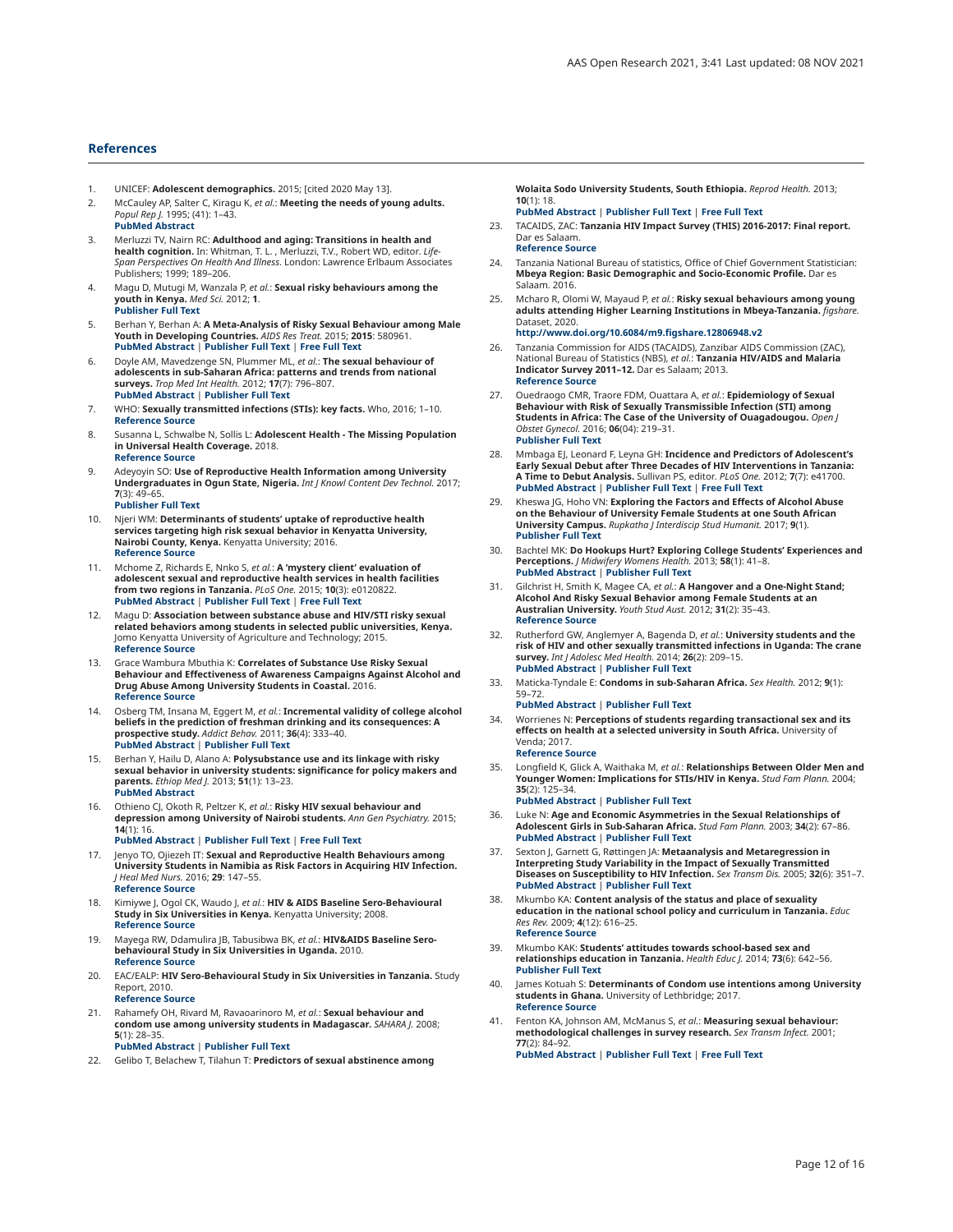# **Open Peer Review**

# **Current Peer Review Status:**

**Version 1**

Reviewer Report 27 July 2021

## <https://doi.org/10.21956/aasopenres.14223.r28750>

**© 2021 Oliveira-Filho A.** This is an open access peer review report distributed under the terms of the [Creative](https://creativecommons.org/licenses/by/4.0/) [Commons Attribution License](https://creativecommons.org/licenses/by/4.0/), which permits unrestricted use, distribution, and reproduction in any medium, provided the original work is properly cited.



# **Aldemir B. Oliveira-Filho**

Study and Research Group on Vulnerable Populations, Institute of Coastal Studies, Federal University of Pará, Bragança, Brazil

Congratulations to the authors for the development of the scientific study. Overall, the manuscript is interesting, useful, organized, and well-written.

However, authors can still make a small adjustment to improve the manuscript. In the topic "Population, sample size and sampling", the authors must present the details of how the sample size was calculated. How did the authors conclude that the minimum sample was 494? Did the authors use information from other studies? Which are? Was any program used for the calculation? How was the assessment of proportions carried out? This is important for transparency and reproducibility of findings.

After including the information, the manuscript is indicated for indexing.

**Is the work clearly and accurately presented and does it cite the current literature?** Yes

**Is the study design appropriate and is the work technically sound?** Yes

**Are sufficient details of methods and analysis provided to allow replication by others?** Partly

**If applicable, is the statistical analysis and its interpretation appropriate?** Yes

**Are all the source data underlying the results available to ensure full reproducibility?** Partly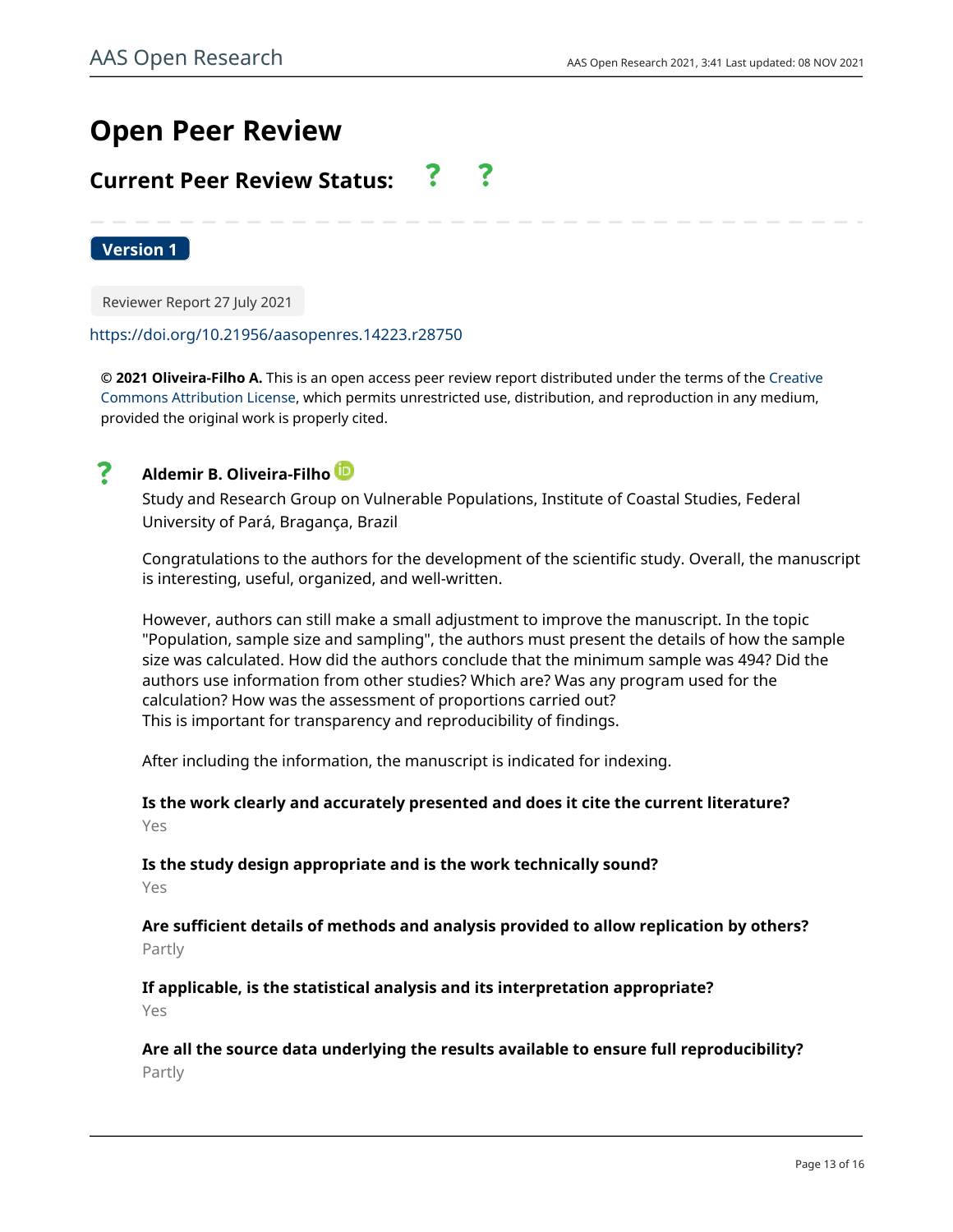# **Are the conclusions drawn adequately supported by the results?**

Yes

*Competing Interests:* No competing interests were disclosed.

*Reviewer Expertise:* Epidemiology; Public Health; Sexually Transmitted Infections.

**I confirm that I have read this submission and believe that I have an appropriate level of expertise to confirm that it is of an acceptable scientific standard, however I have significant reservations, as outlined above.**

Reviewer Report 22 October 2020

<https://doi.org/10.21956/aasopenres.14223.r27987>

**© 2020 Schaffnit S.** This is an open access peer review report distributed under the terms of the [Creative](https://creativecommons.org/licenses/by/4.0/) [Commons Attribution License](https://creativecommons.org/licenses/by/4.0/), which permits unrestricted use, distribution, and reproduction in any medium, provided the original work is properly cited.

#### 7 **Susan B. Schaffnit**

Pennsylvania State University, State College, PA, USA

This study reports findings from a cross-sectional survey on sexual attitudes, knowledge and behavior of university students in Mbeya Tanzania. The paper is mostly clearly written. I think with a few edits, the paper will present a nice description of interesting data. My primary suggestions are to (1) add more context to the introduction about the study site, and (2) clarify the presentation of the results. The latter I think is more necessary in order to proceed with indexing

# **Introduction:**

- You note that *"…with sexual activity at 58.5% as compared to North America, China and Europe with sexual activity prevalence of 10% to 15%."* Is this true for North America and Europe? Based on the 2018 National College Health Assessment 66% of college [university] students had had sex in the past 12 months. Rates I found for European countries were similar, if not higher. Can you clarify what you mean here?
- $\circ$   $\,$  You note that Mbeya has the highest prevalence of HIV in Tanzania please specify what the prevalence is in the text.
- *"Sexual relationships with members of the nearby communities are preferred for several reasons*" Why is this? Please explain. In fact, it would be nice to have a little more detail here about Mbeya that would help explain why the sexual behavior of students here is particularly interesting/important and give information that could help interpret your results.

# **Results:**

○ What does 'sexually active' mean (74.8% of students were sexually active) – does that mean they had ever had sex? Or had had sex within a recent time frame? Please define. It is particularly important to know how sexually active is defined when you present information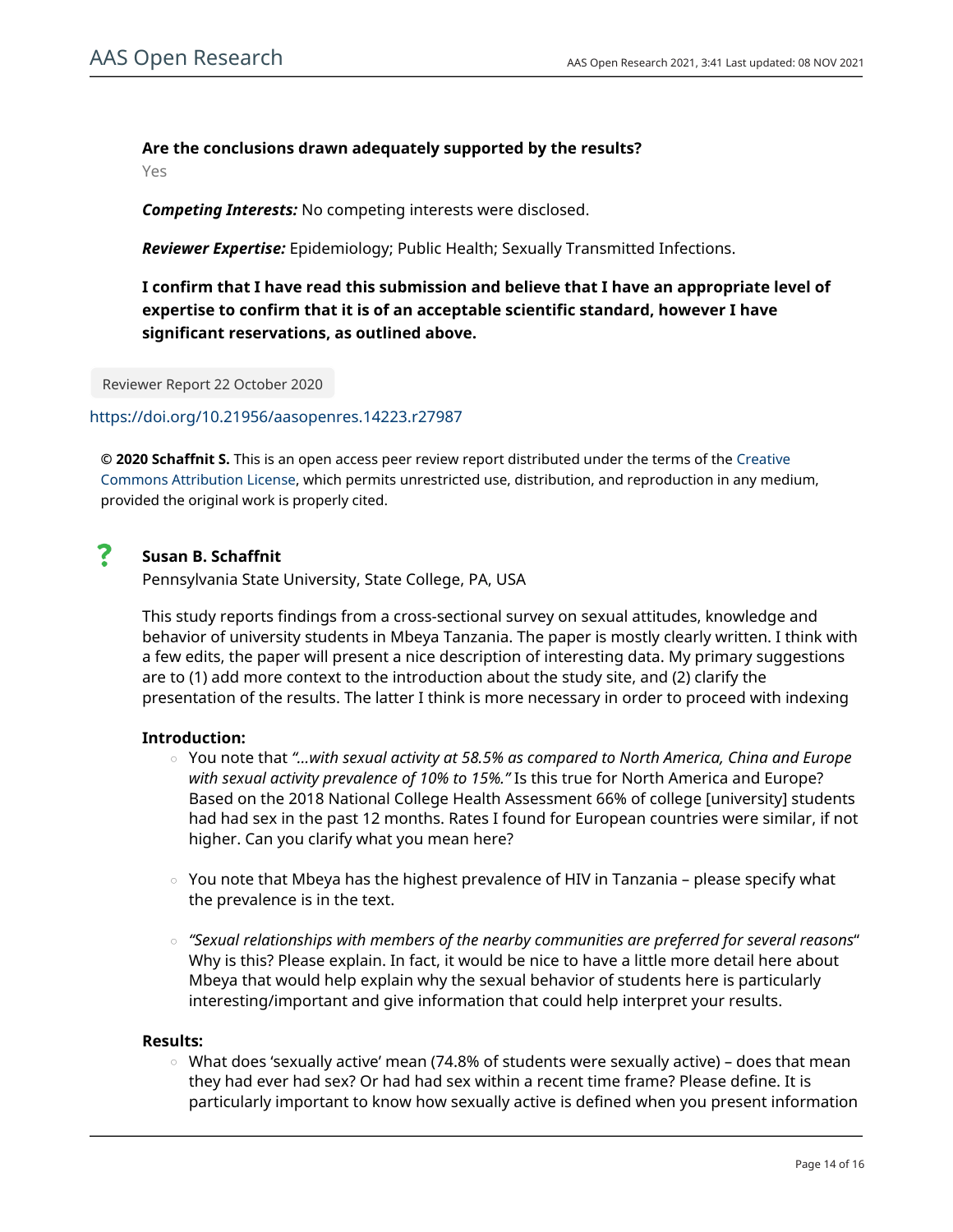on current sexual behavior (Table 3). Because, for example, if sexually active is defined by *ever* having had sex then the "No, not in the past 4 week" response to "Did you use a condom/was a condom used when you had sexual intercourse in the last 4 weeks?" could mean either "No – I did not use a condom when I had sex in the past 4 weeks" or "No – I did not have sex in the past 4 weeks".

- $\,\circ\,$  How did people who were sexually active differ from those who were not based on sociodemographic characteristics? Please *either* provide this information in Table 1 *or* given that the rest of the statistics are reported only for sexually active respondents, limit Table 1 to sexually active respondents.
- Please provide information about whether men's and women's responses were statistically different using an appropriate bivariate test. ○
- $\circ$   $\,$  In all tables some questions presumably only were asked of a sub-sample could you please specify when this is the case and correct the reported statistics as needed. For example, age at first drinking alcohol and the question "Have you ever had sexual intercourse while under the influence of alcohol?" were presumably only asked to people who had ever drunk alcohol. In this case, reporting that 25.5% of respondents had sex under the influence of alcohol is an inflation of the relevant statistic. Of 377 respondents who were sexually active, 267 respondents hadn't drunk alcohol ever (is that right? I calculated that like this: 377 total sexually active respondents MINUS 110 sexually active respondents who answered the alcohol questions and thus had ever drunk alcohol = 267 sexually active student who had never drunk alcohol). That means that the proportion of sexually active students who had sex under the influence of alcohol was actually 7.4% (28/377). If I am not correct, can you clarify why the numbers are as they are?
- $\circ$  In contrast when you report the proportion who had sex under the influence of drugs, the denominator does seem to include people who had never used drugs. Is that correct?
- $\circ$  Again, the question about age at performing oral sex presumably only applies to those who have even performed oral sex. Can you please specify this in the table and report the appropriate n?
- $\,\circ\,$  Table 4: given that your previous results are presented by sex of participant, it would be nice to see these data presented as such as well. Again, ideally with a statistical test for difference between male and female responses.

# **Discussion:**

 $\circ$   $\,$  That ¼ students had sex under the influence of alcohol is one of the first discussion points but, as mentioned above, is that the correct statistic? If not, please revise.

# Minor comment:

"Over three-quarters (69%) of the respondents were concerned and worried about getting an STI as a consequence of unprotected sex than getting unwanted/unplanned pregnancies (43%)." – the word 'than' in this sentence doesn't make sense. Do you mean "Over threequarters (69%) of the respondents were concerned and worried about getting an STI as a consequence of unprotected sex while 43% worried about unwanted/unplanned ○